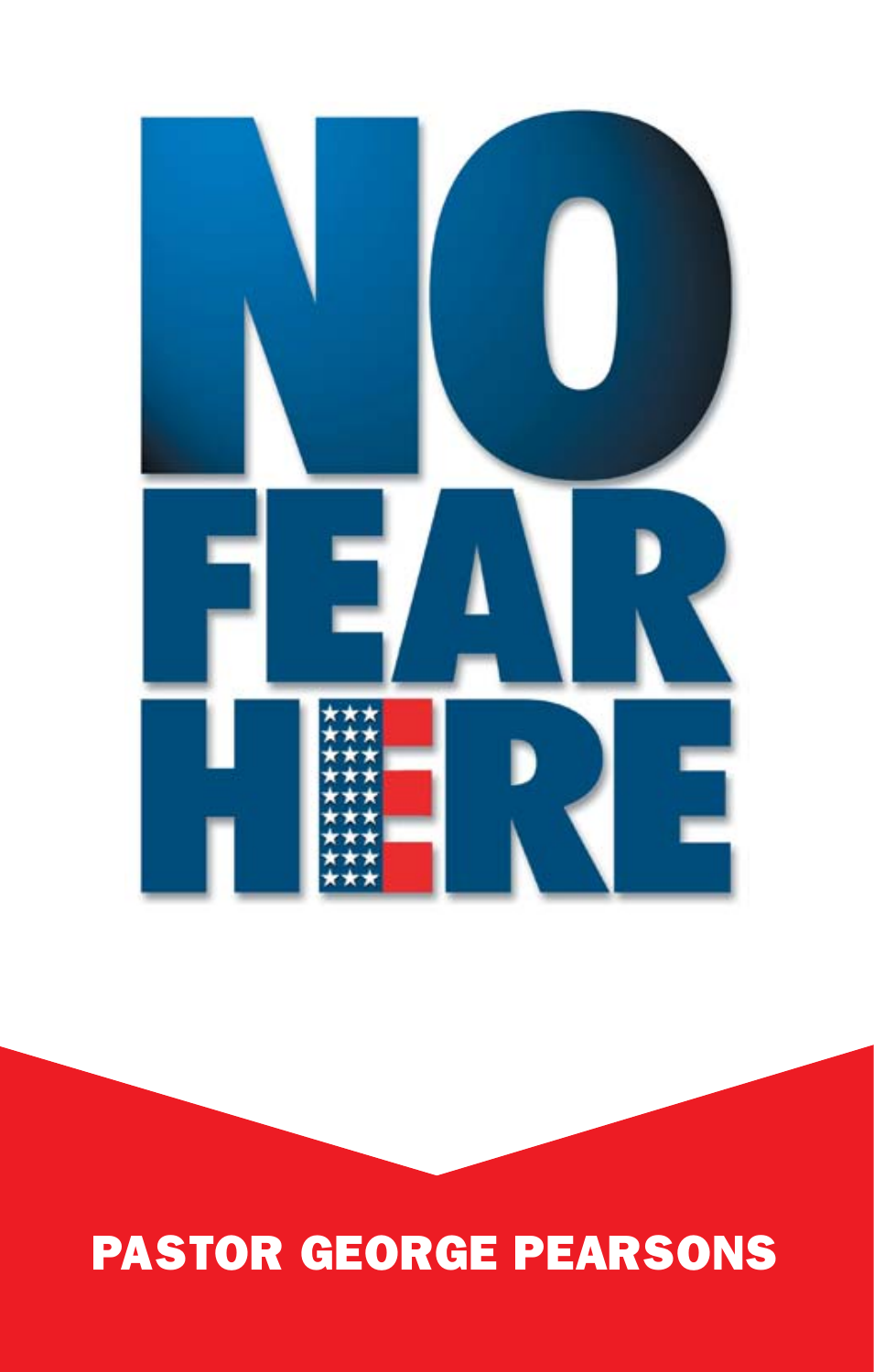

# PASTOR GEORGE PEARSONS



Kenneth Copeland PUBLICATIONS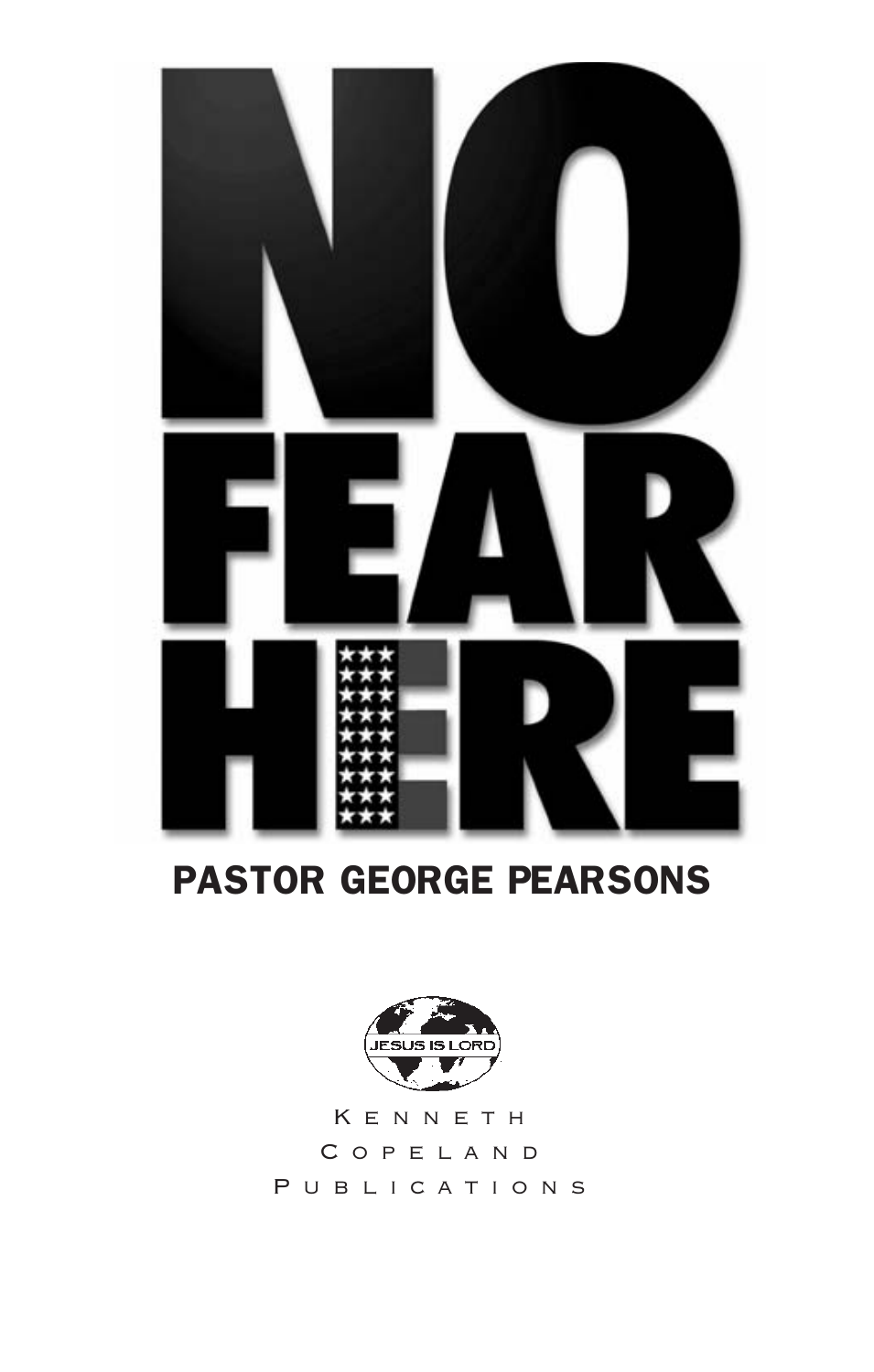Unless otherwise noted, all scripture is from the *King James Version* of the Bible.

Scripture quotations marked *NKJV* are taken from *New King James Version,* ©1982 by Thomas Nelson, Inc.

Scripture quotations marked *NIV* are taken from *New International Version, The Holy Bible, New International Version,* ©1973, 1978, 1984 by the International Bible Society. Used by permission of Zondervan Publishing House.

Scripture quotations marked *NASB* are taken from *New American Standard Bible®,* © 1960, 1962, 1963, 1968, 1971, 1972, 1973, 1975, 1977, 1994 by The Lockman Foundation. Used by permission.

#### *No Fear Here*

| ISBN 1-57562-630-6 | 30-0812 |
|--------------------|---------|
| 08 07 06 05 04 03  | 987654  |

© 2002 Eagle Mountain International Church Incorporated aka Kenneth Copeland Ministries

Kenneth Copeland Publications Fort Worth, Texas 76192-0001

For more information about Kenneth Copeland Ministries call 1-800-600-7395 or visit www.kcm.org.

Printed in the United States of America. All rights reserved under International Copyright Law. No part of this book may be reproduced or transmitted in any form or by any means, electronic or mechanical, including photocopying, recording, or by any information storage and retrieval system, without the written permission of the publisher.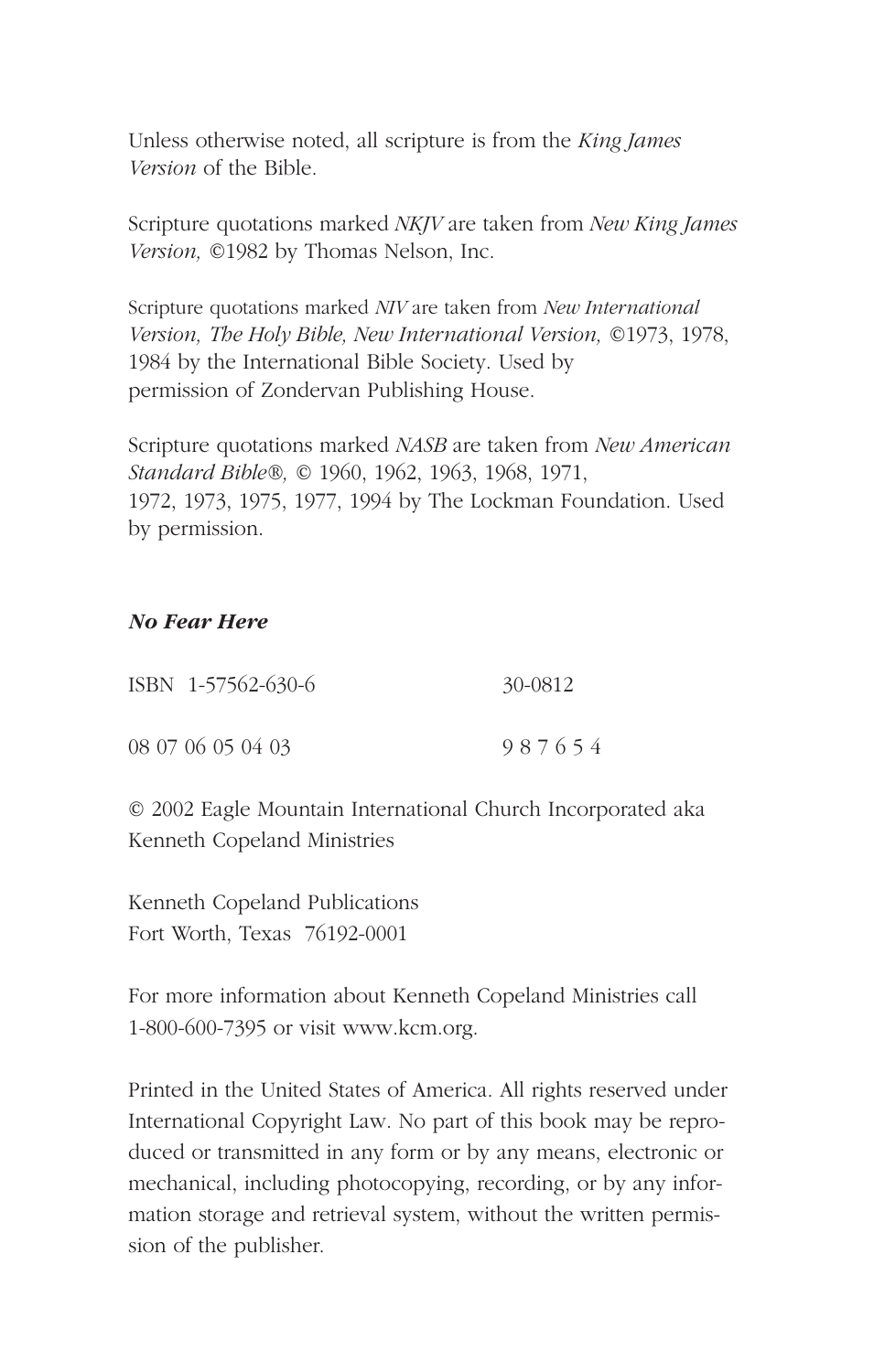

The newspaper practically shouted at me from across the room. A copy of the "anthrax letter" was enlarged on the front page. You couldn't miss it.

> Death to America Death to Israel We Have Anthrax Are You Afraid?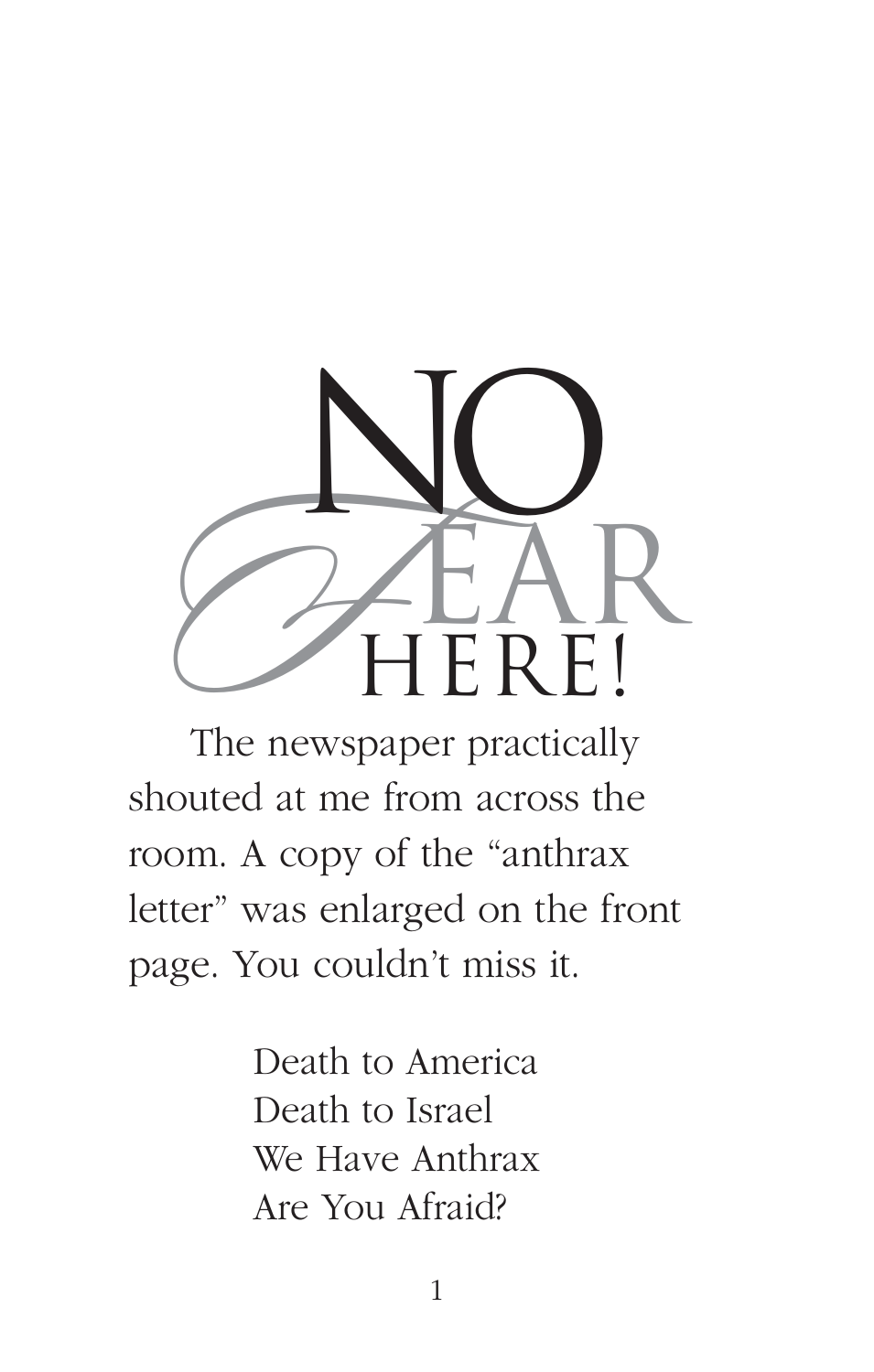Pointing at the newspaper with defiance in my heart, I answered the question…

> " $NQ$ !" "I'm *not* afraid!"

I put my hand over my heart and quietly and assuredly I began saying, "No fear here. No fear here." Over and over again, I said…



How is it possible to live in this world, face the things that we encounter every day, and still confidently say, "No fear here"?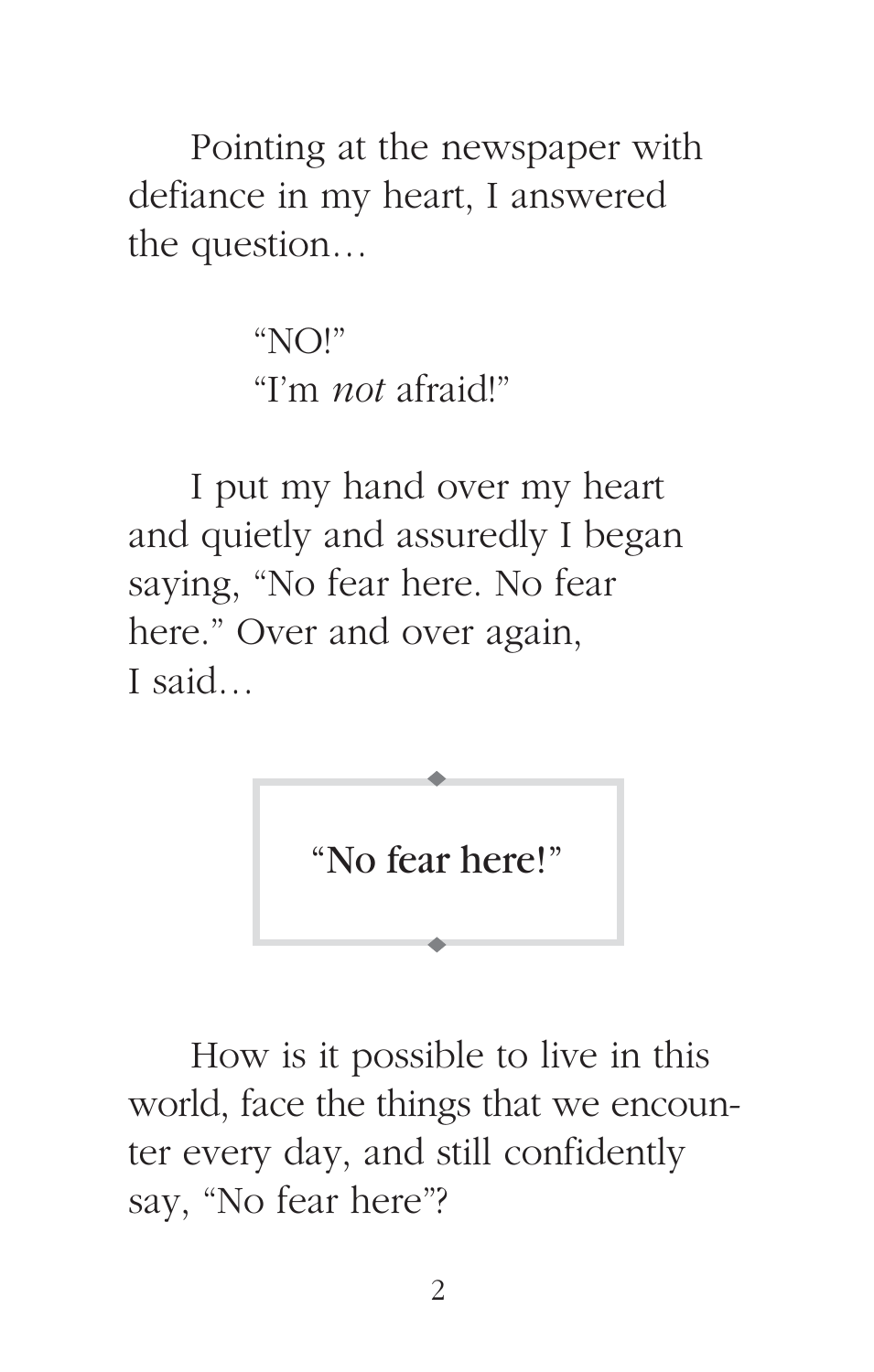I have some very good news for you today. Living a fear-free lifestyle is not only possible—but it is something that *you* can do.

How can I say that with such conviction? Well first of all, I have help. I'm not alone. I have a God who loves me, provides for me and protects me.

I know this because He already told me this in His Word—the Bible. The Bible is God personally speaking to you and me. He loves us so much that He wants us to know exactly what to do when we come up against difficult times in our lives.

For instance, did you know that God speaks directly to you in Proverbs 3:5-6?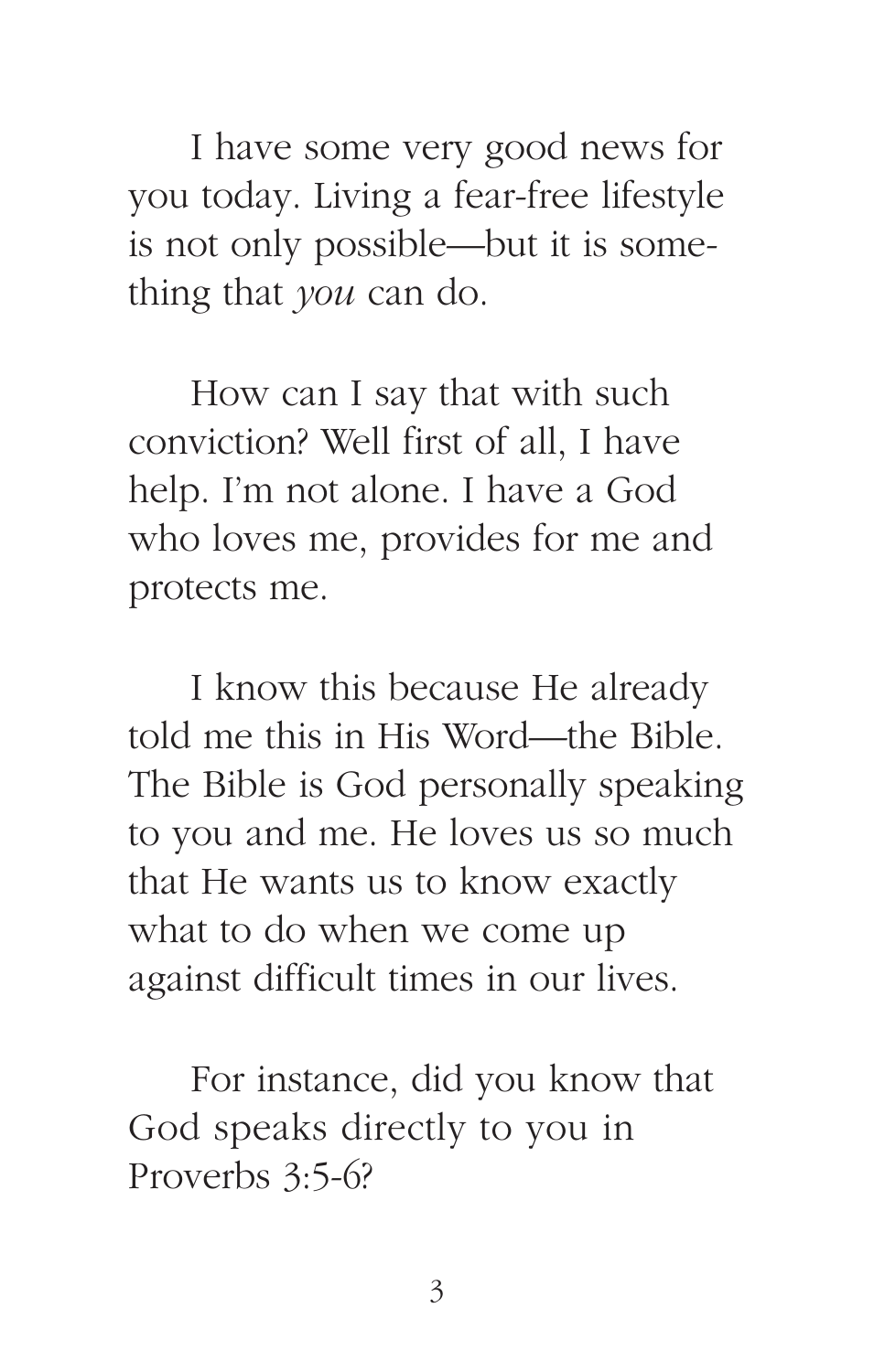"Trust in the Lord with all your heart, and lean not on your own understanding; in all your ways acknowledge Him, and He shall direct your paths." *(New King James Version)*

"That's God speaking to me?" you ask.

Absolutely!

Now, let's read Isaiah 41:10 to find out what God has to say to us about living a fear-free lifestyle.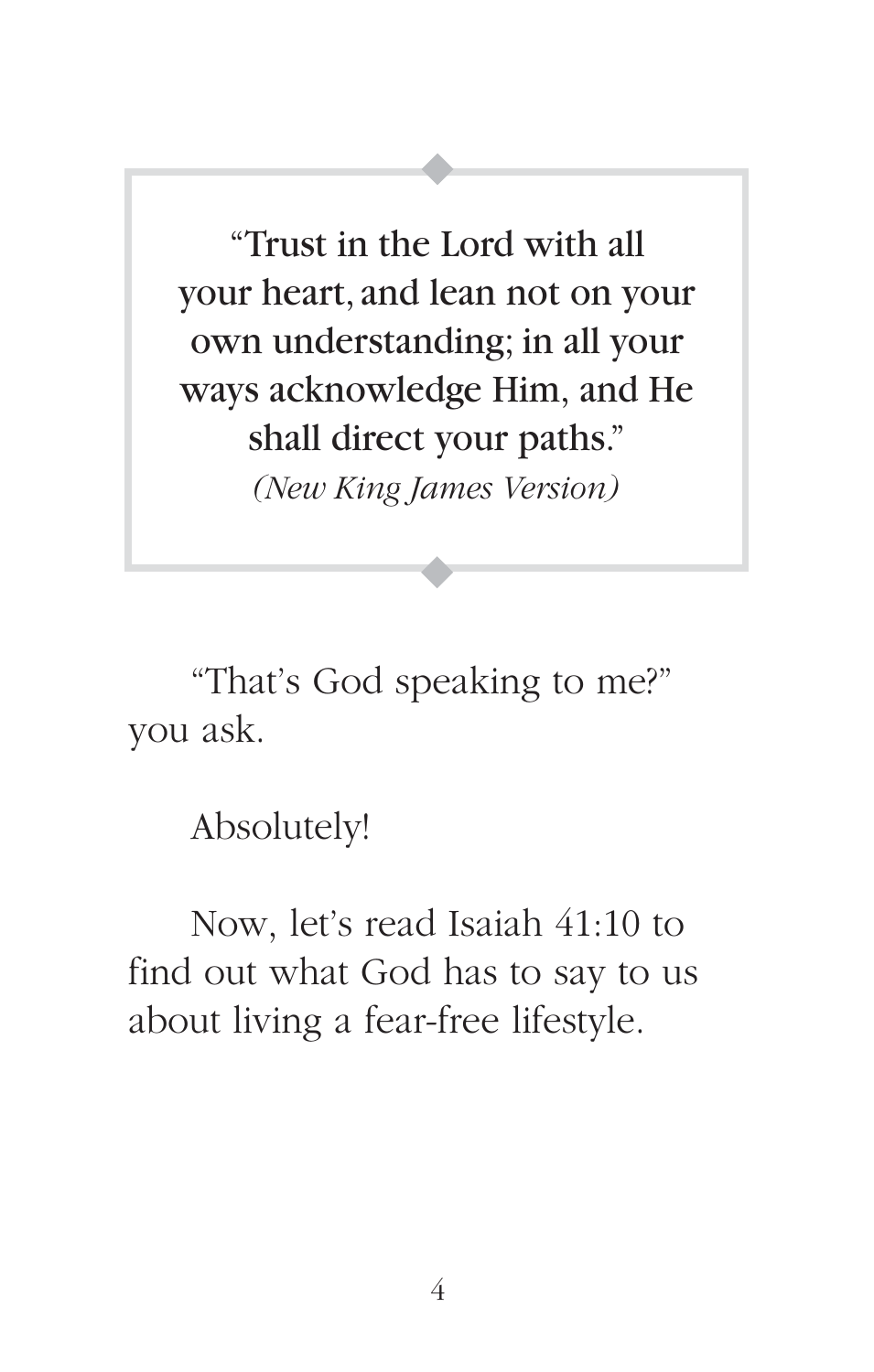"Fear not, for I am with you; be not dismayed, for I am your God. I will strengthen you, yes, I will help you, I will uphold *you* with My righteous right hand." *(New King James Version)*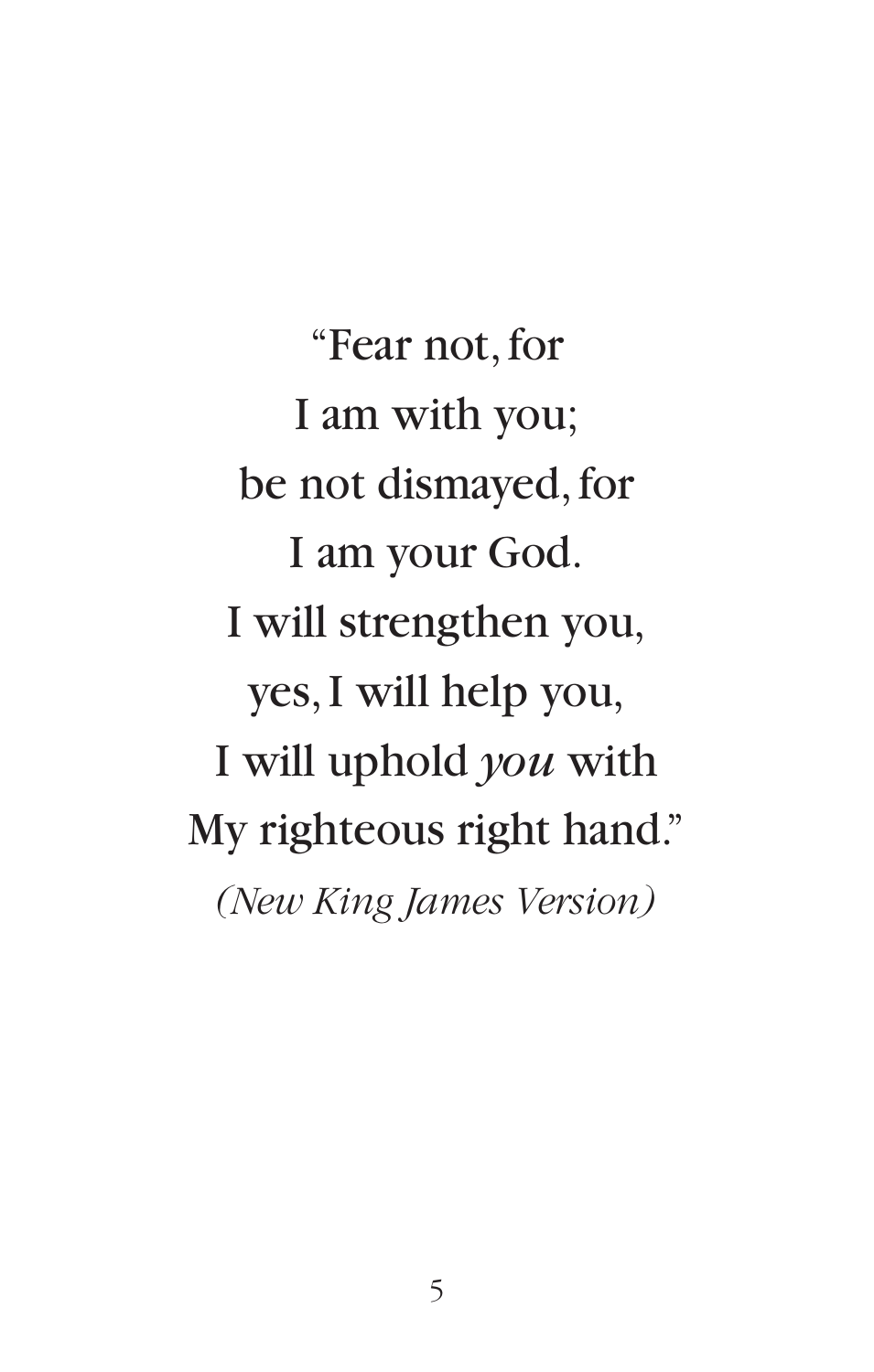"But, Pastor George, we *all* have fears about *some* area of our lives our health, our safety, our protection, our children, our finances, our future."

That's exactly the point of Isaiah 41:10. You don't have to be fearful. As a matter of fact, "Fear not" is a command from God. He said it to us over 110 times in the Bible. (I think He's trying to make a point.)

"How can that be, Pastor George? After all, don't they say that we all must live with *some* fear in our lives?"

First of all, who are "they"? And second, that statement is not true!

In Psalm 34:4, David wrote…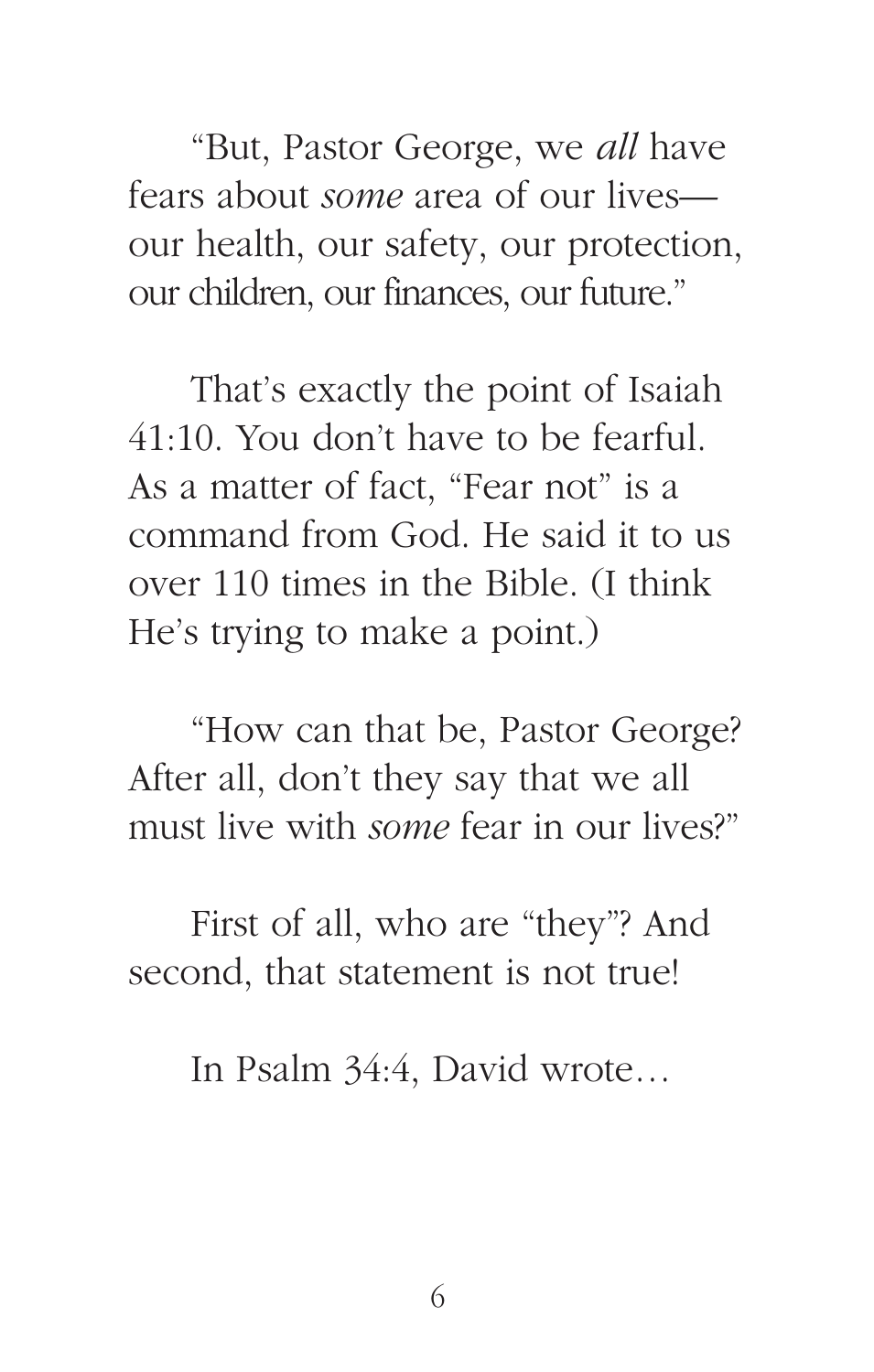"I sought the Lord, and He heard me, and delivered me from *all* my fears."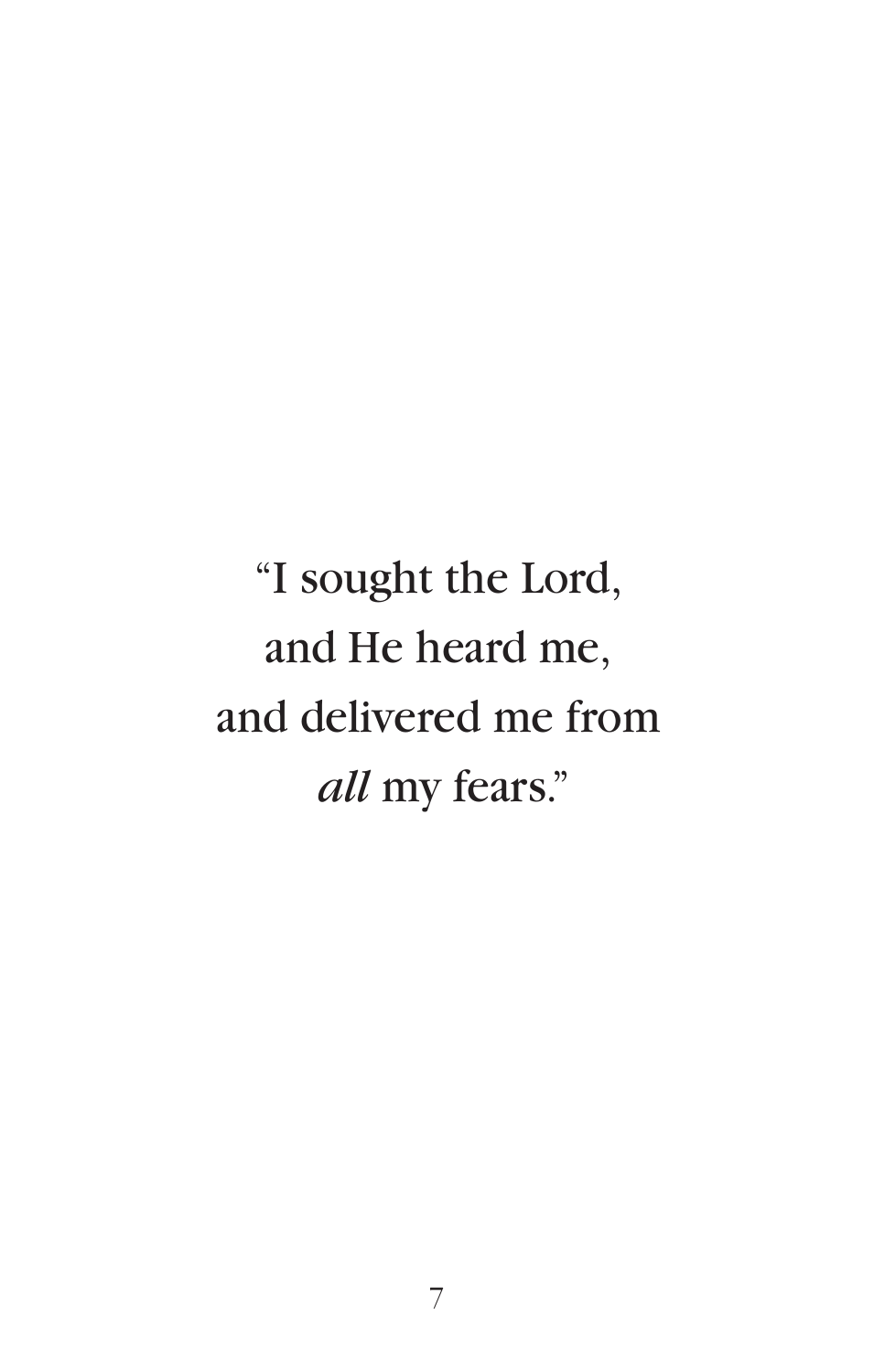Wow! What a statement. God delivers us from *all* our fears.

> Fear of sickness… Fear of accidents… Fear of failure… Fear of lack… Fear of the future… Fear of…well, *all*  our fears!

That means we don't have to put up with fear any more. We don't have to manage fear, cope with fear or tolerate any fear any more.

No fear here!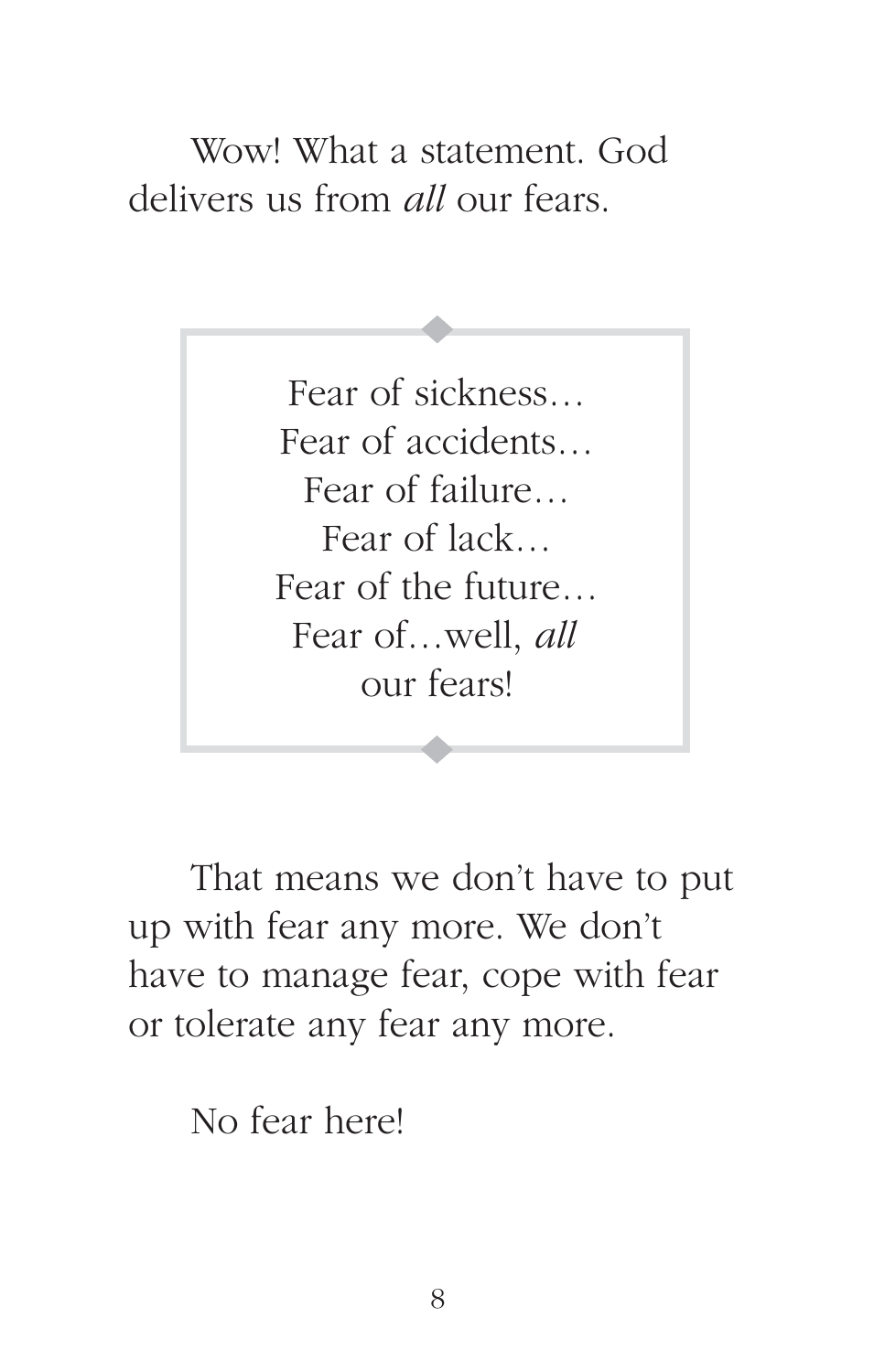The most important thing we can do to get rid of all fear in our lives is to realize how much our heavenly Father loves us. He loves us so much that according to John 3:16 in the *New King James Version*…

> "…He gave His only begotten Son, that whoever believes in Him should not perish but have everlasting life."

Eternal life comes from being born again. And being born again comes from receiving Jesus into your heart.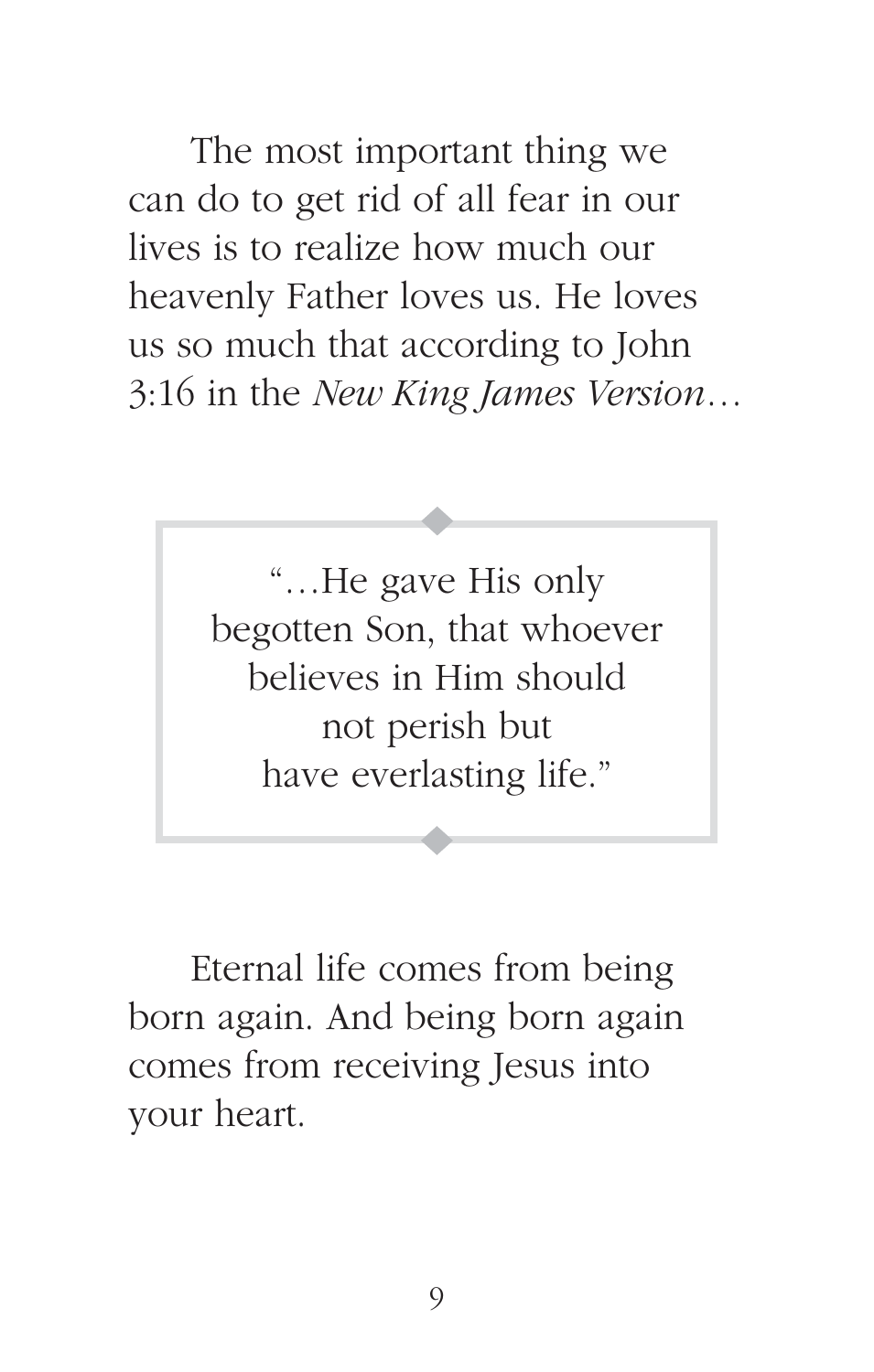Eternal life doesn't begin the day we go to heaven. It begins the day we ask Jesus to come into our hearts. Eternal life is not a duration of time. It is a quality of life—the quality of life that produces…

> Peace instead of worry Hope instead of dread Provision instead of lack Health instead of sickness Faith instead of fear

In the middle of terrorist threats, we can live a quality of life that is full of peace and free from fear.

In the middle of our own daily challenges, we can also live this very same quality of life—full of peace and free from fear.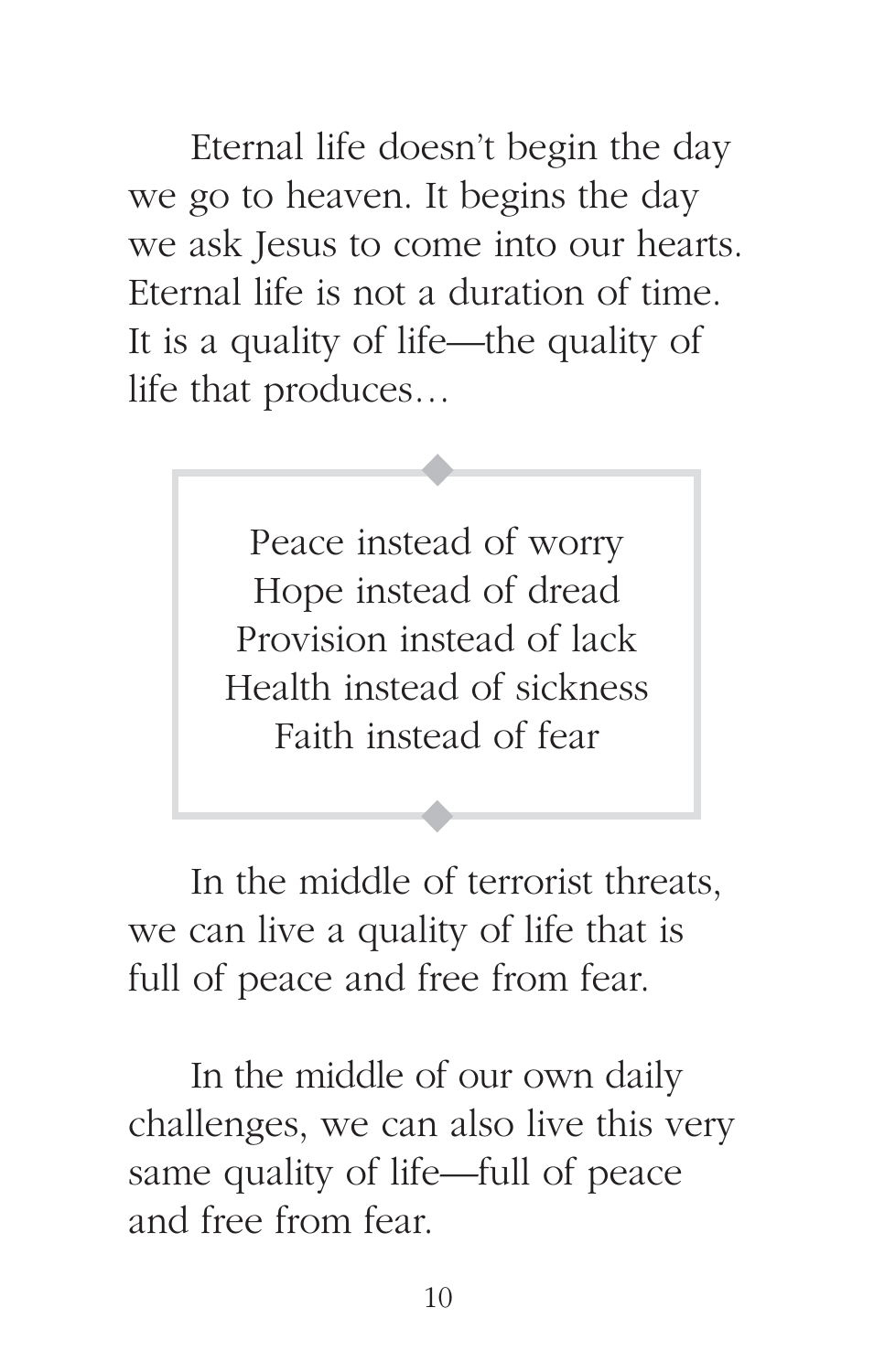That is the kind of loving God we have. He sees the big picture. But, at the same time, He sees you and me—the things we go through up close and personal.

The master terrorist—Satan came to bring fear into our lives on September 11, 2001. His plan was to paralyze us and keep us locked in a prison of fear. John 10:10 tells us that *"the thief (Satan) cometh not, but for to steal, and to kill, and to destroy…."*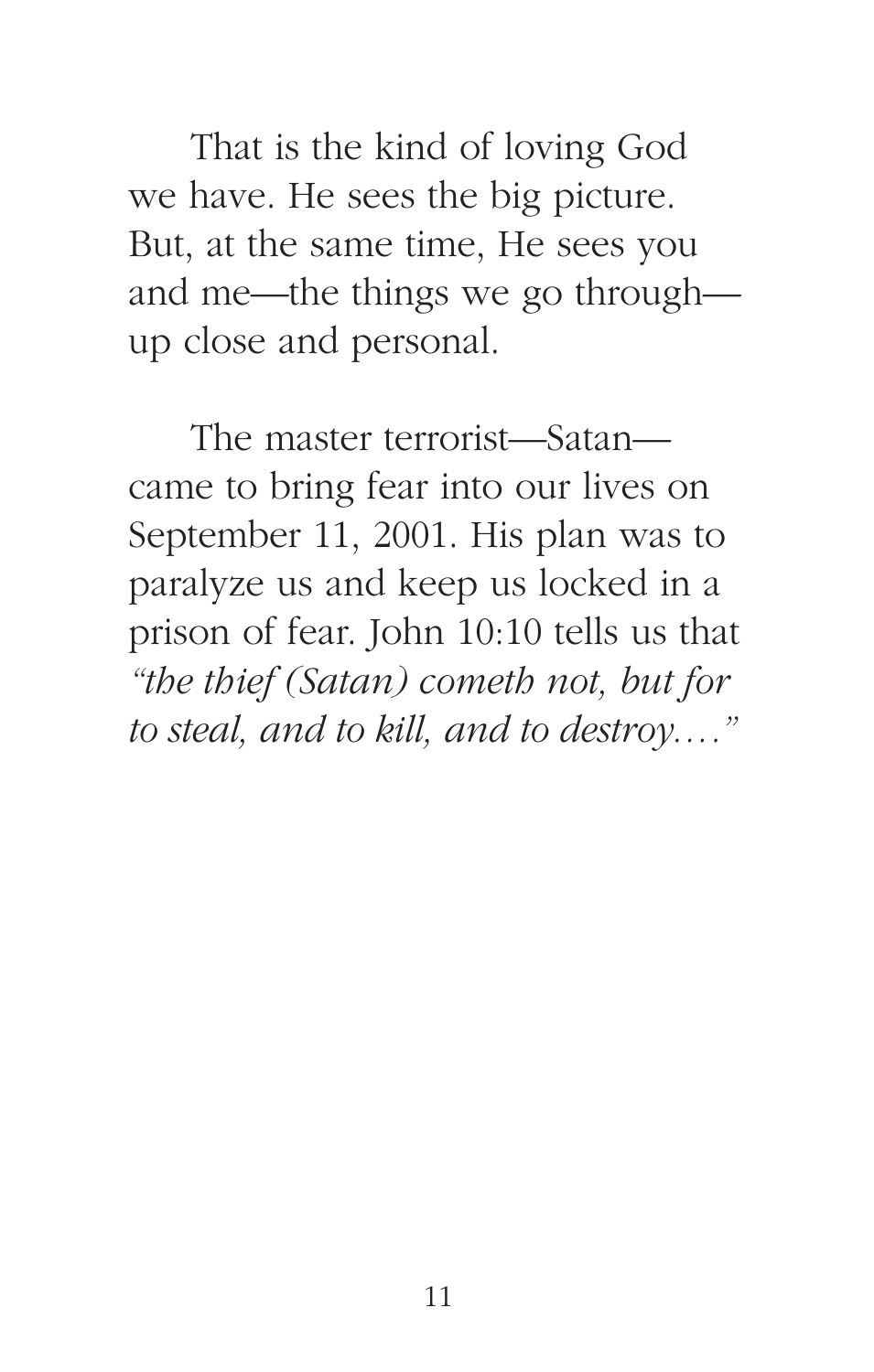But the very next sentence gives us the hope we need to live free from fear in the days we live in. Jesus said…

> "I came that they may have and enjoy life, and have it in abundance (to the full, till it overflows)." *The Amplified Bible*

That means we can live without fear. When Jesus hung on the cross, fear was nailed to it with Him. When Jesus went into the pit of hell, every fear imaginable attacked Him. But when He was resurrected, that fear was defeated.

Now, because of what Jesus did, we are completely set free from the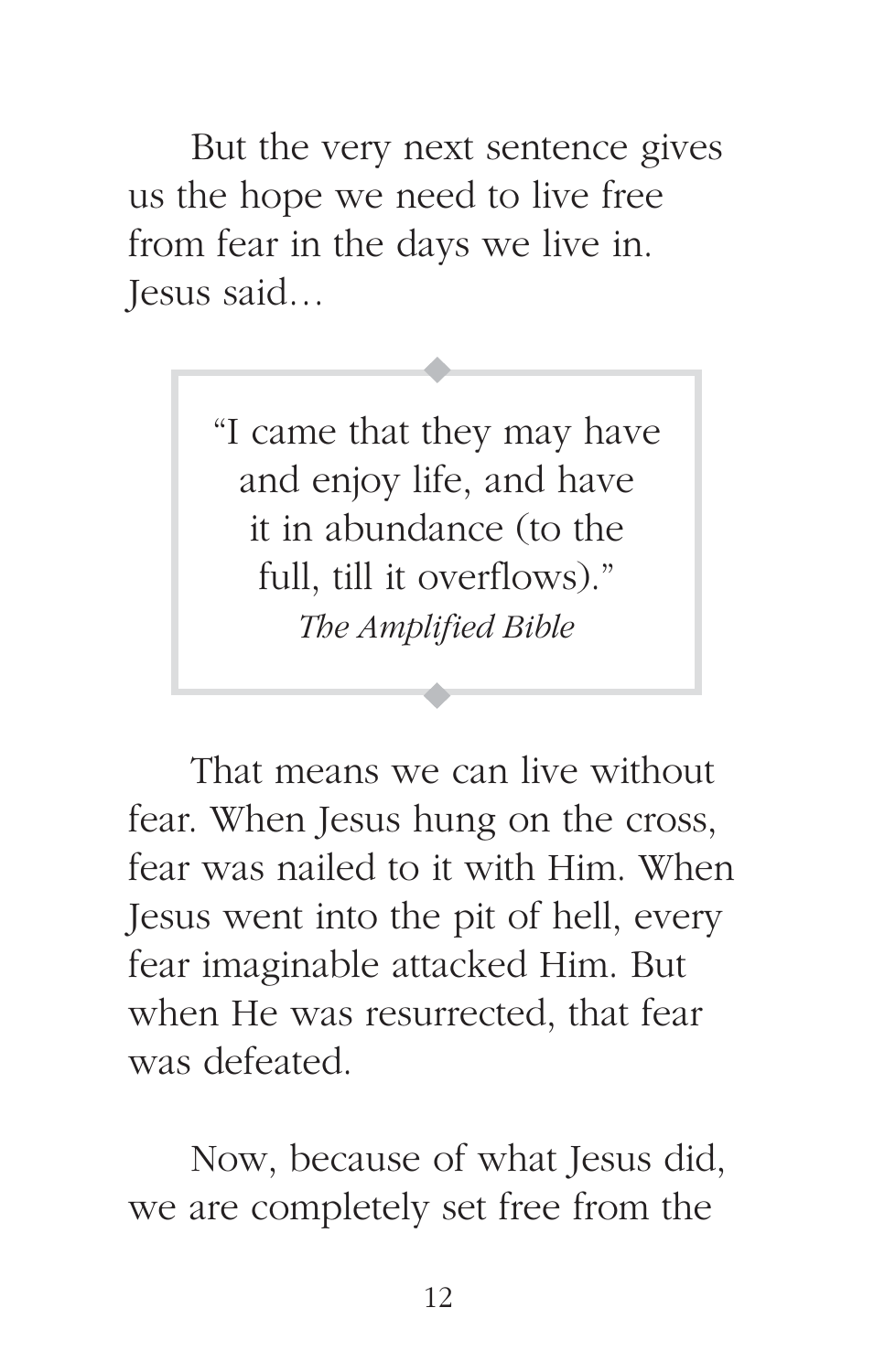bondage of fear—forever!

The key now is to learn how to walk this out daily by applying the principles of fear-free living from God's Word.

We are all tempted to fear. But we don't have to accept it.

> "You can't stop a bird from flying over your head, but you can stop him from building a nest in your hair." —Kenneth E. Hagin Sr.

We have been given authority over fear, over lack, over poverty and over sickness. We have been given the Name of Jesus to cast all fear out of our lives.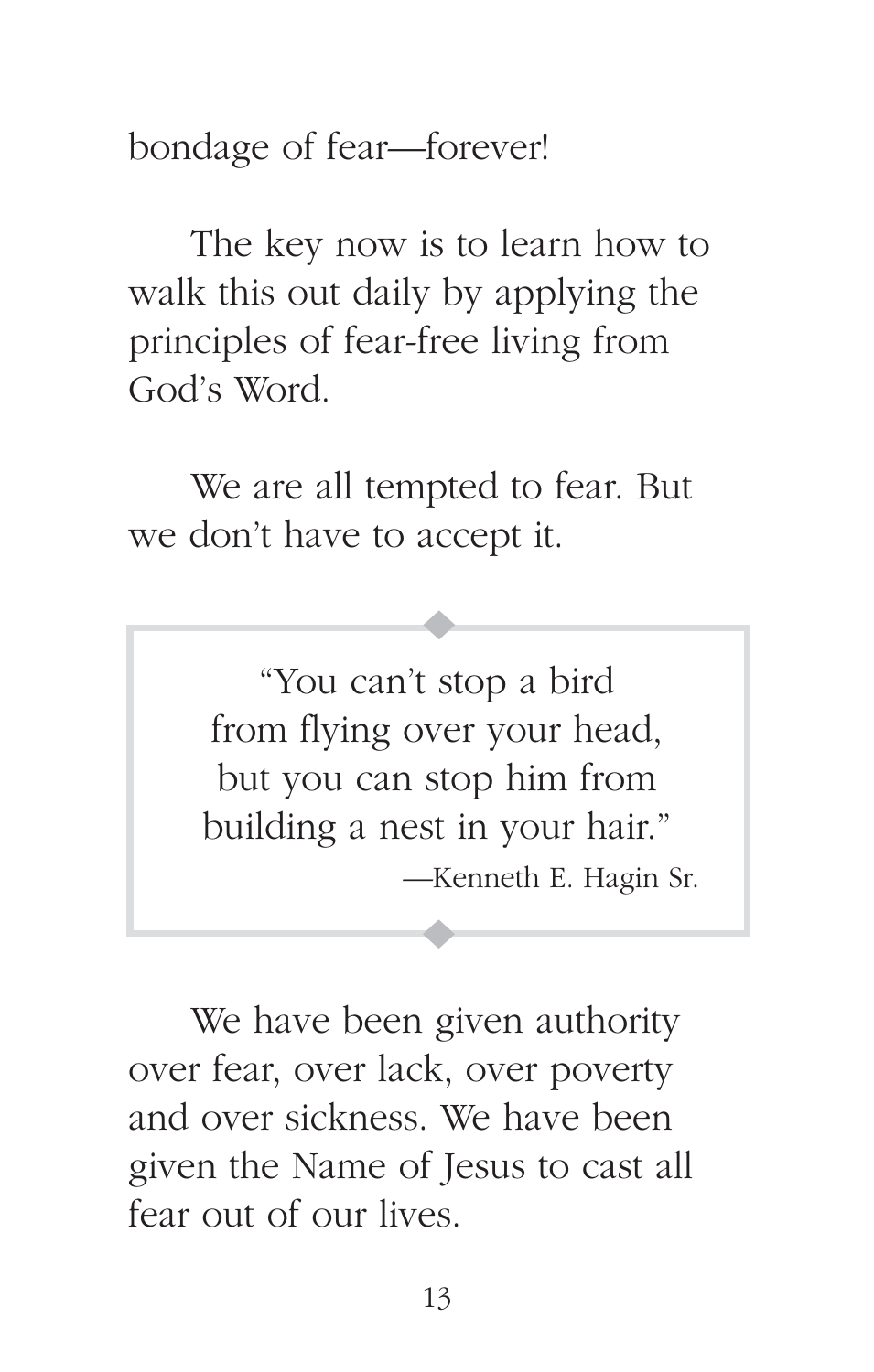"Are you saying that *I* can do that?" You bet I am! You don't have to live with fear any more.

"Pastor, how can I begin this quest of living a fear-free lifestyle?"

Here are things you can do immediately to get on the road toward your freedom:

### #1. *Accept Jesus as Your Lord*

Simply say, "Jesus, come into my heart right now. I accept You as my personal Lord and Savior. Fill me with Your peace and love."

# #2. *Tell Fear to Get Out of Your Life NOW!*

Just say, "Fear, get out of my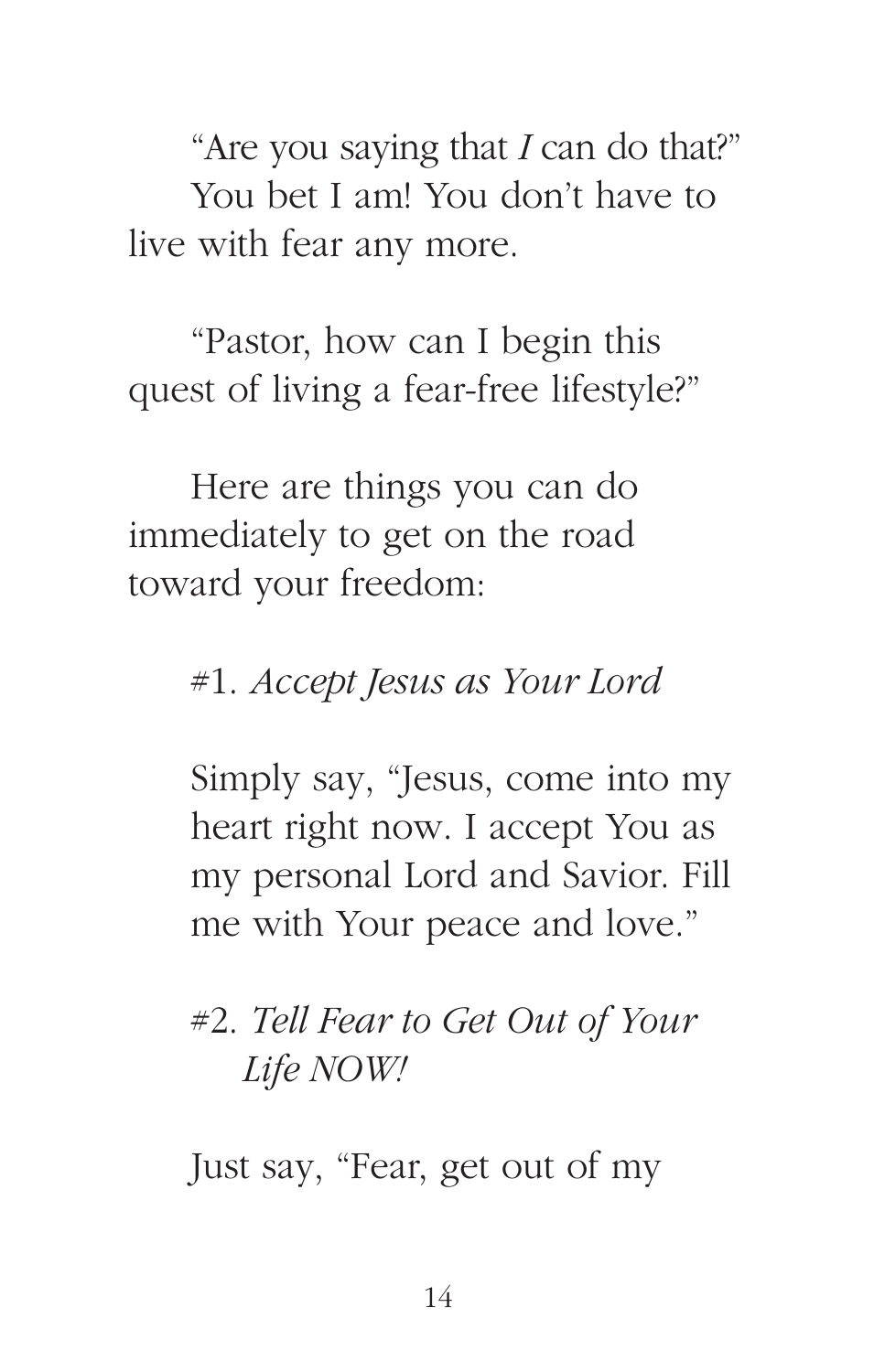life. I command you to leave my family in Jesus' Name. I take my authority as a believer and refuse to allow fear to enter my home!"

# #3. *Come to Church to Learn More*

I gave you the basics. But it takes coming to church on a consistent basis to learn how to walk out these principles.

I can't wait to come to church. Why? As a pastor, I've devoted my life to helping people like you reach their fullest potential in Jesus Christ. I dream about your victory—especially over fear. Everyone needs a word of encouragement in the middle of a discouraging world.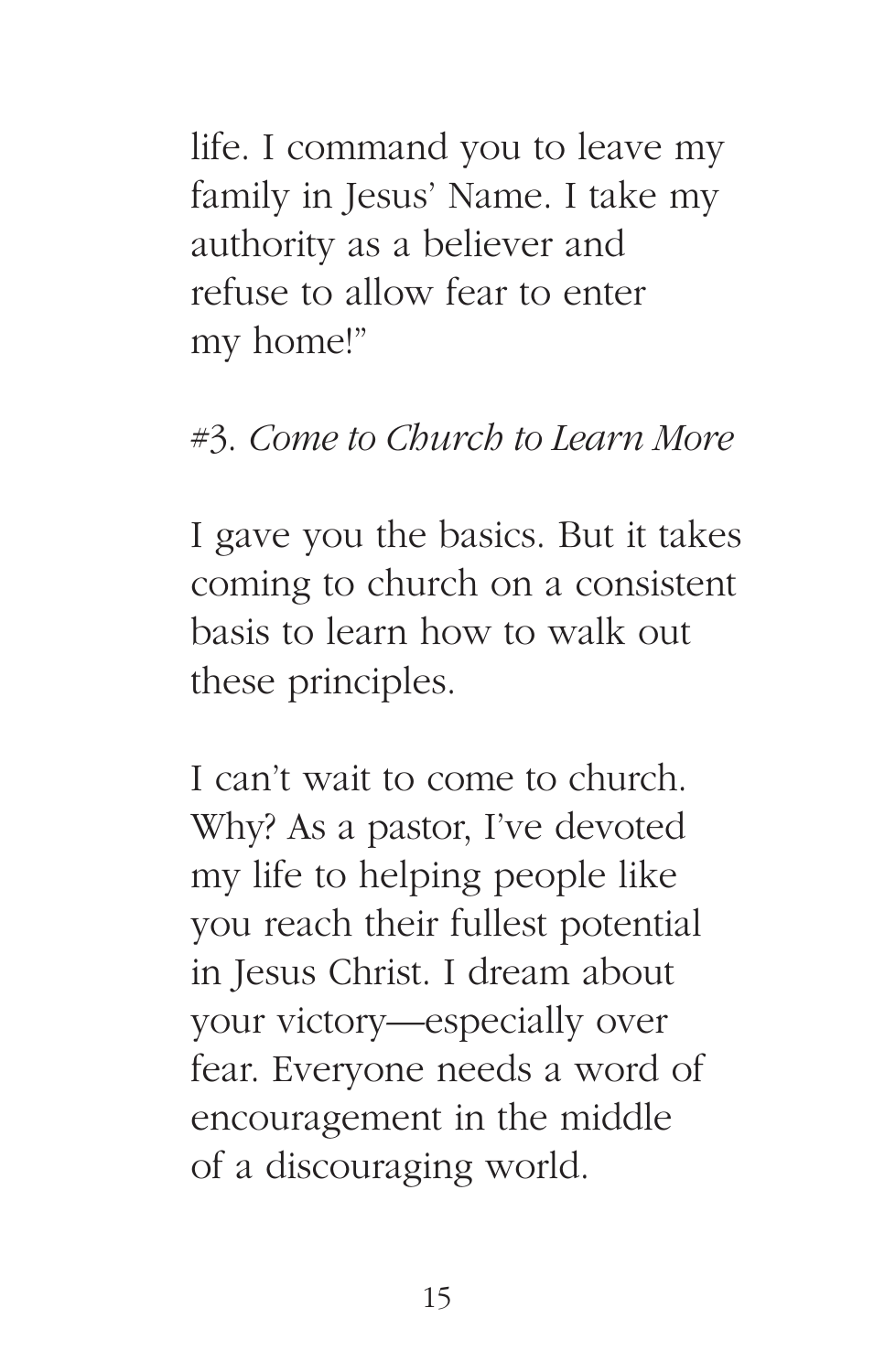The Bible has much to say about living a fear-free lifestyle. The following scriptures are just a small sampling.

Read them often.

Read them to your family.

Read them before you go to bed at night.

They will comfort your heart and bring peace to your mind.

The next time the newspaper stands up and shouts at you, you can boldly shout back...

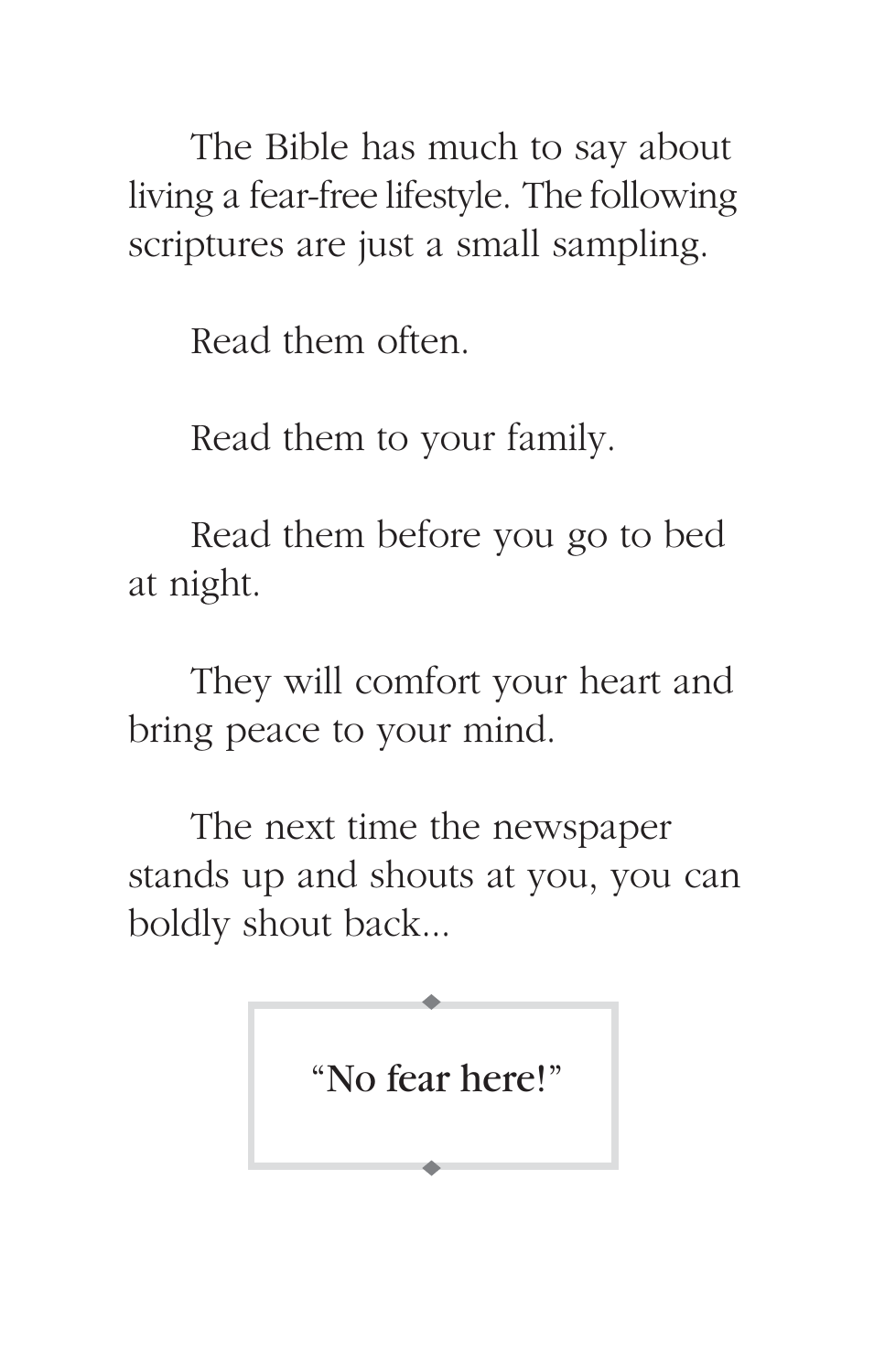

# **II Timothy 1:7**

For God hath not given us the spirit of fear; but of power, and of love, and of a sound mind.

#### **Romans 8:15**

For ye have not received the spirit of bondage again to fear; but ye have received the Spirit of adoption, whereby we cry, Abba, Father.

### **I John 4:18** *New King James Version*

There is no fear in love; but perfect love casts out fear, because fear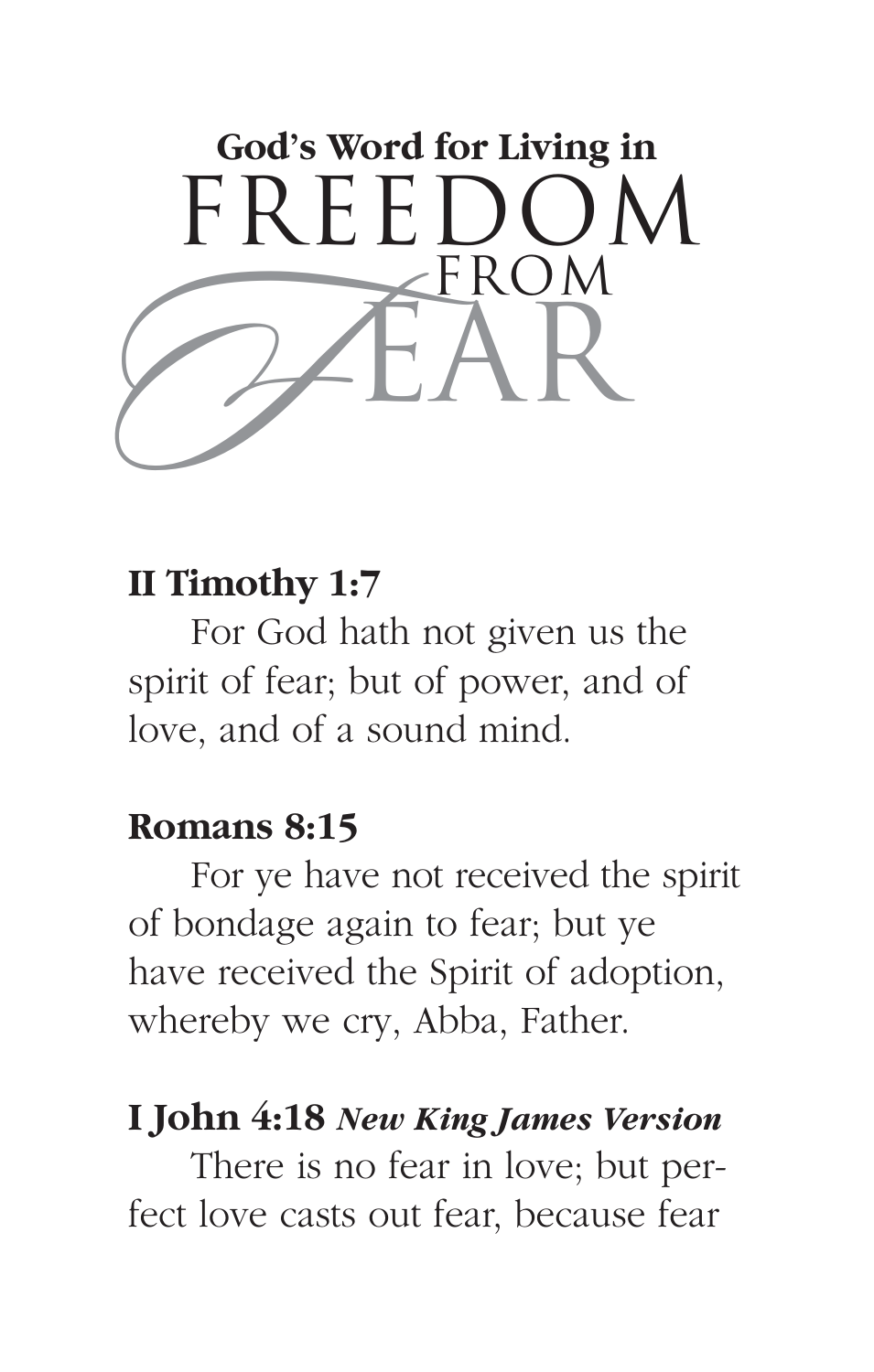involves torment. But he who fears has not been made perfect in love.

# **Psalm 91** *New American Standard*

He who dwells in the shelter of the Most High will abide in the shadow of the Almighty.

I will say to the Lord, "My refuge and my fortress, My God, in whom I trust!"

For it is He who delivers you from the snare of the trapper, And from the deadly pestilence.

He will cover you with His pinions, and under His wings you may seek refuge; His faithfulness is a shield and bulwark.

You will not be afraid of the terror by night, or of the arrow that flies by day;

of the pestilence that stalks in darkness, or of the destruction that lays waste at noon.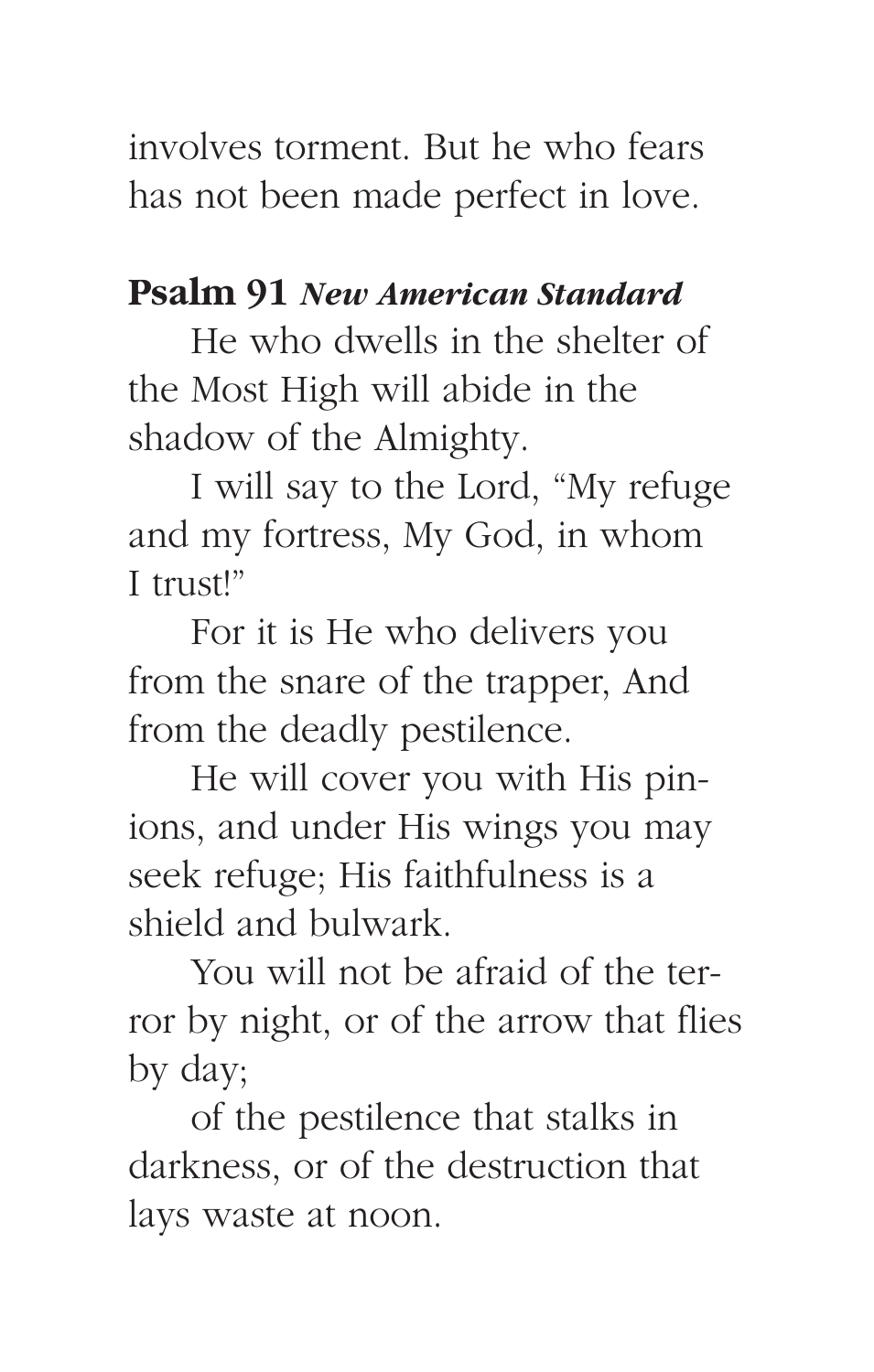A thousand may fall at your side, and ten thousand at your right hand; but it shall not approach you.

You will only look on with your eyes, and see the recompense of the wicked.

For you have made the Lord, my refuge, even the Most High, your dwelling place.

No evil will befall you, nor will any plague come near your tent.

For He will give His angels charge concerning you, to guard you in all your ways.

They will bear you up in their hands, lest you strike your foot against a stone.

You will tread upon the lion and cobra, the young lion and the serpent you will trample down.

"Because he has loved Me, therefore I will deliver him; I will set him securely on high, because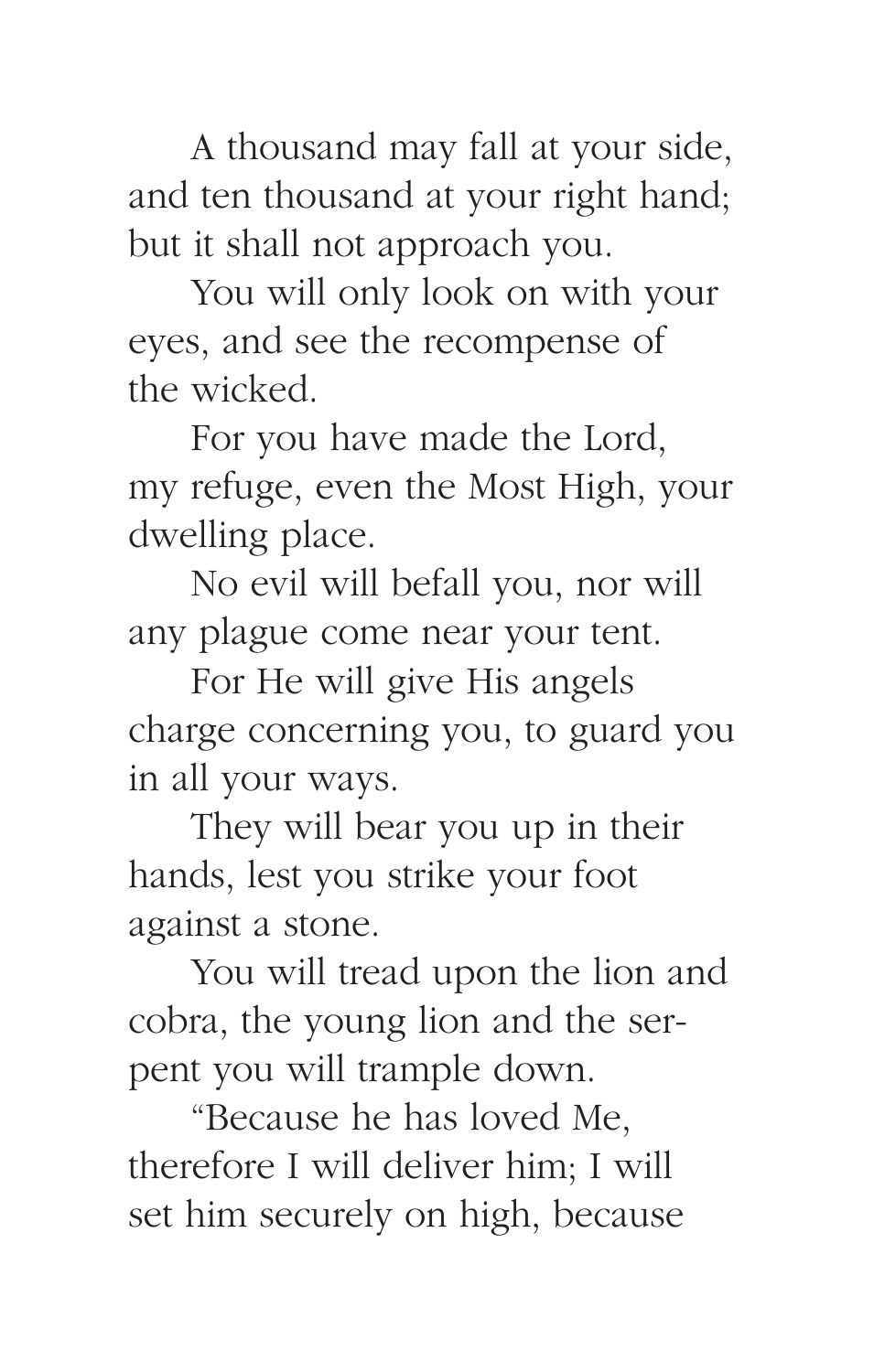he has known My name.

"He will call upon Me, and I will answer him; I will be with him in trouble; I will rescue him, and honor him.

"With a long life I will satisfy him, And let him behold My salvation."

# **Proverbs 3:25-26** *New American Standard*

Do not be afraid of sudden fear, Nor of the onslaught of the wicked when it comes;

For the Lord will be your confidence, And will keep your foot from being caught.

#### **Isaiah 54:14** *New International Version*

In righteousness you will be established: Tyranny will be far from you; you will have nothing to fear. Terror will be far removed; it will not come near you.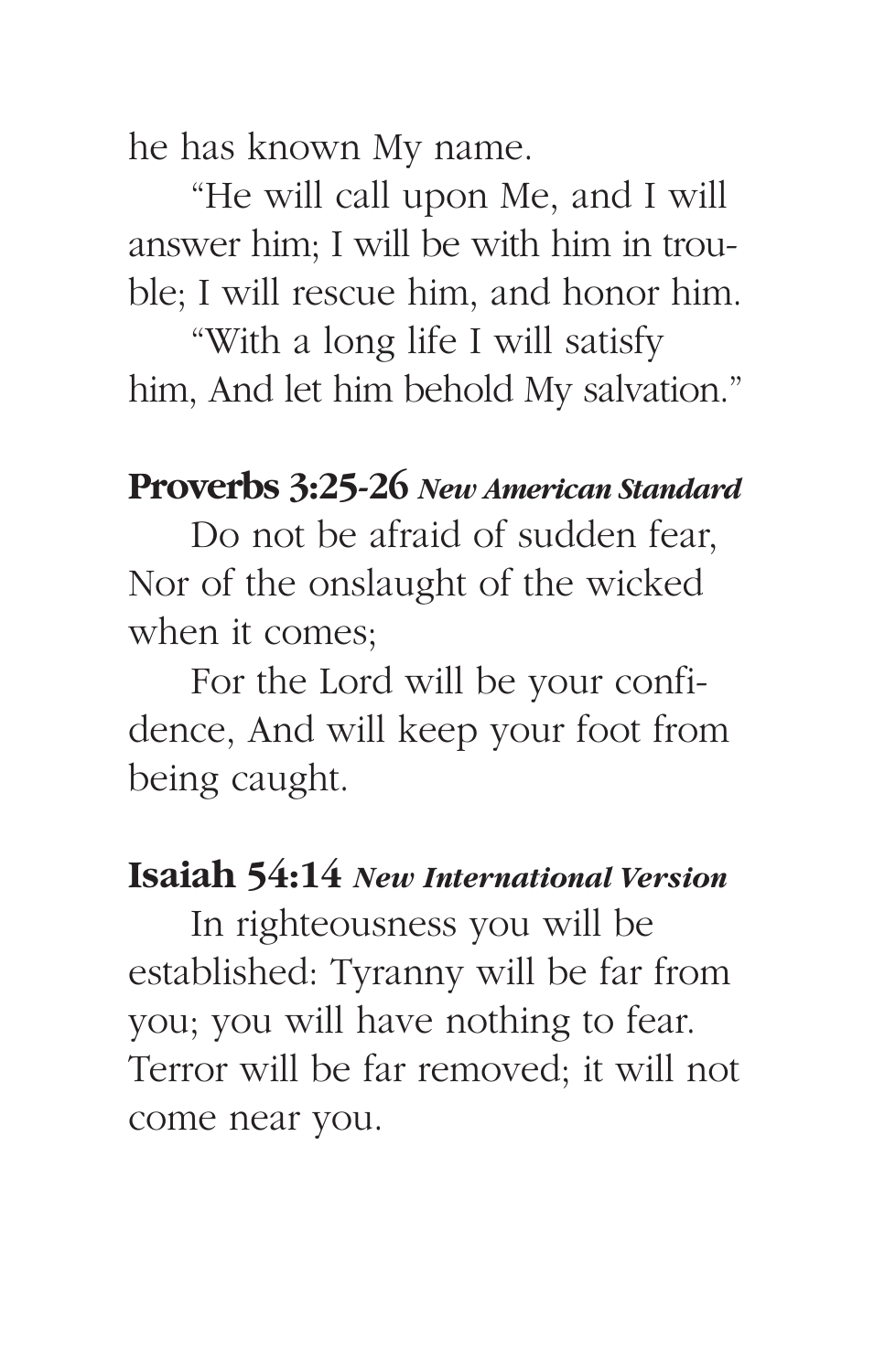# **Psalm 56:11**

In God have I put my trust: I will not be afraid what man can do unto me.

# **Psalm 23:4-5** *New International Version*

Even though I walk through the valley of the shadow of death, I will fear no evil, for you are with me; your rod and your staff, they comfort me.

You prepare a table before me in the presence of my enemies. You anoint my head with oil; my cup overflows.

### **Romans 8:31, 35-39** *New King*

#### *James Version*

What then shall we say to these things? If God is for us, who can be against us?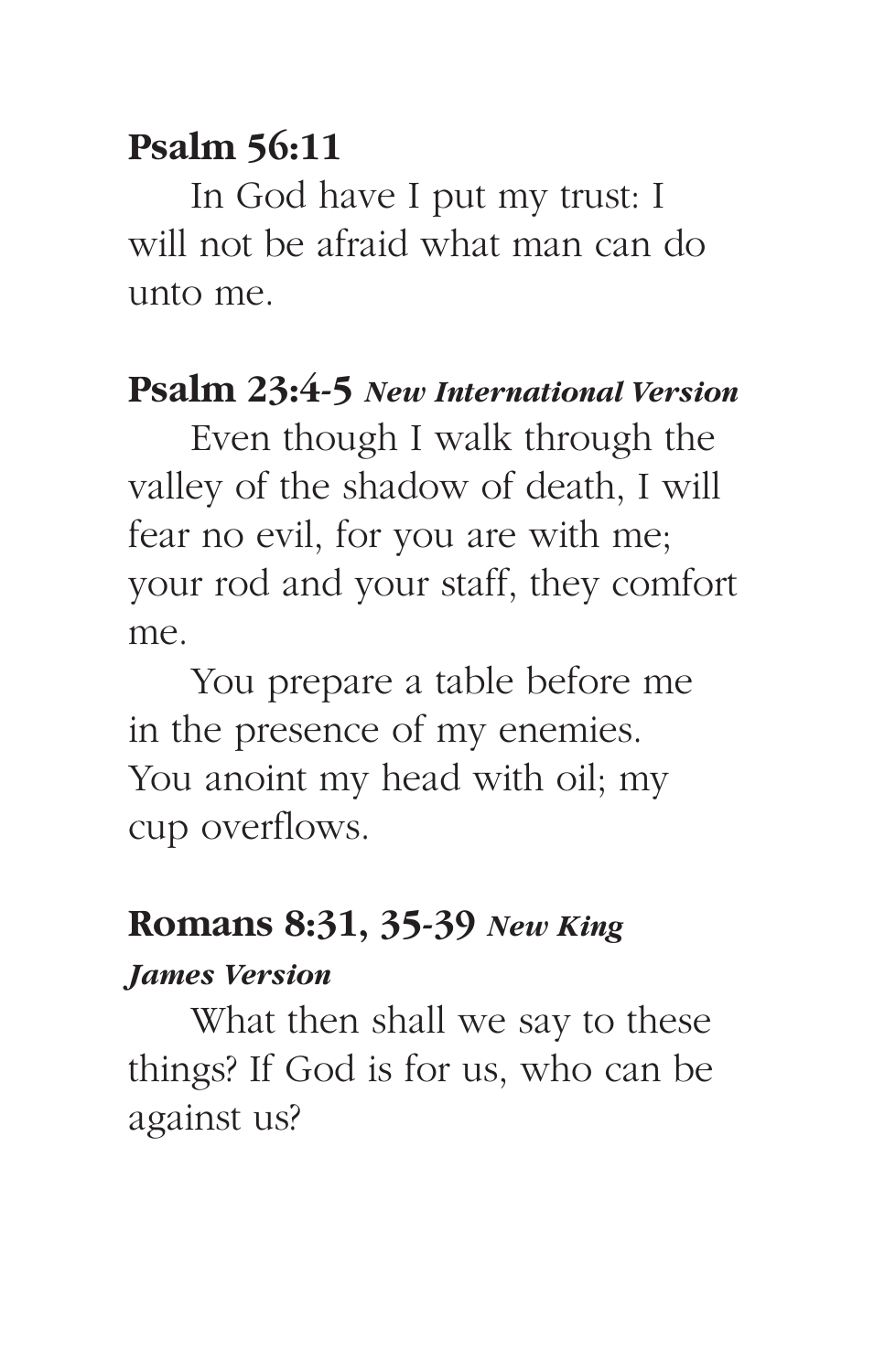Who shall separate us from the love of Christ? Shall tribulation, or distress, or persecution, or famine, or nakedness, or peril, or sword?

As it is written: "For Your sake we are killed all day long; We are accounted as sheep for the slaughter."

Yet in all these things we are more than conquerors through Him who loved us.

For I am persuaded that neither death nor life, nor angels nor principalities nor powers, nor things present nor things to come,

nor height nor depth, nor any other created thing, shall be able to separate us from the love of God which is in Christ Jesus our Lord.

#### **Psalm 31:24** *New American Standard*

Be strong, and let your heart take courage, All you who hope in the Lord.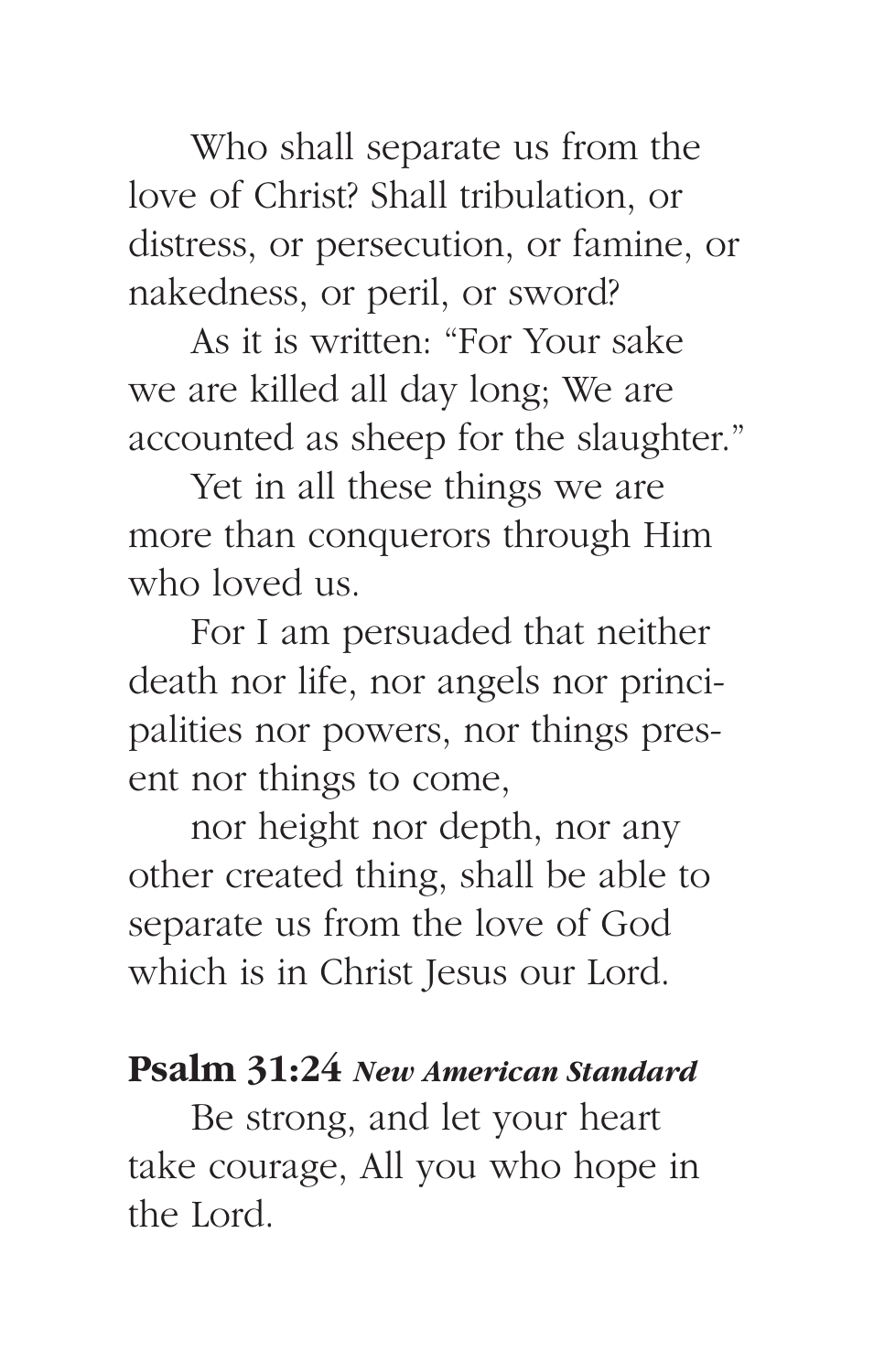#### **John 14:27** *New King James Version*

Peace I leave with you, My peace I give to you; not as the world gives do I give to you. Let not your heart be troubled, neither let it be afraid.

#### **Psalm 27:1-3** *New American Standard*

The Lord is my light and my salvation; Whom shall I fear? The Lord is the defense of my life; Whom shall I dread?

When evildoers came upon me to devour my flesh, My adversaries and my enemies, they stumbled and fell.

Though a host encamp against me, My heart will not fear; Though war arise against me, In spite of this I shall be confident.

#### **Hebrews 13:6**

So that we may boldly say, The Lord is my helper, and I will not fear what man shall do unto me.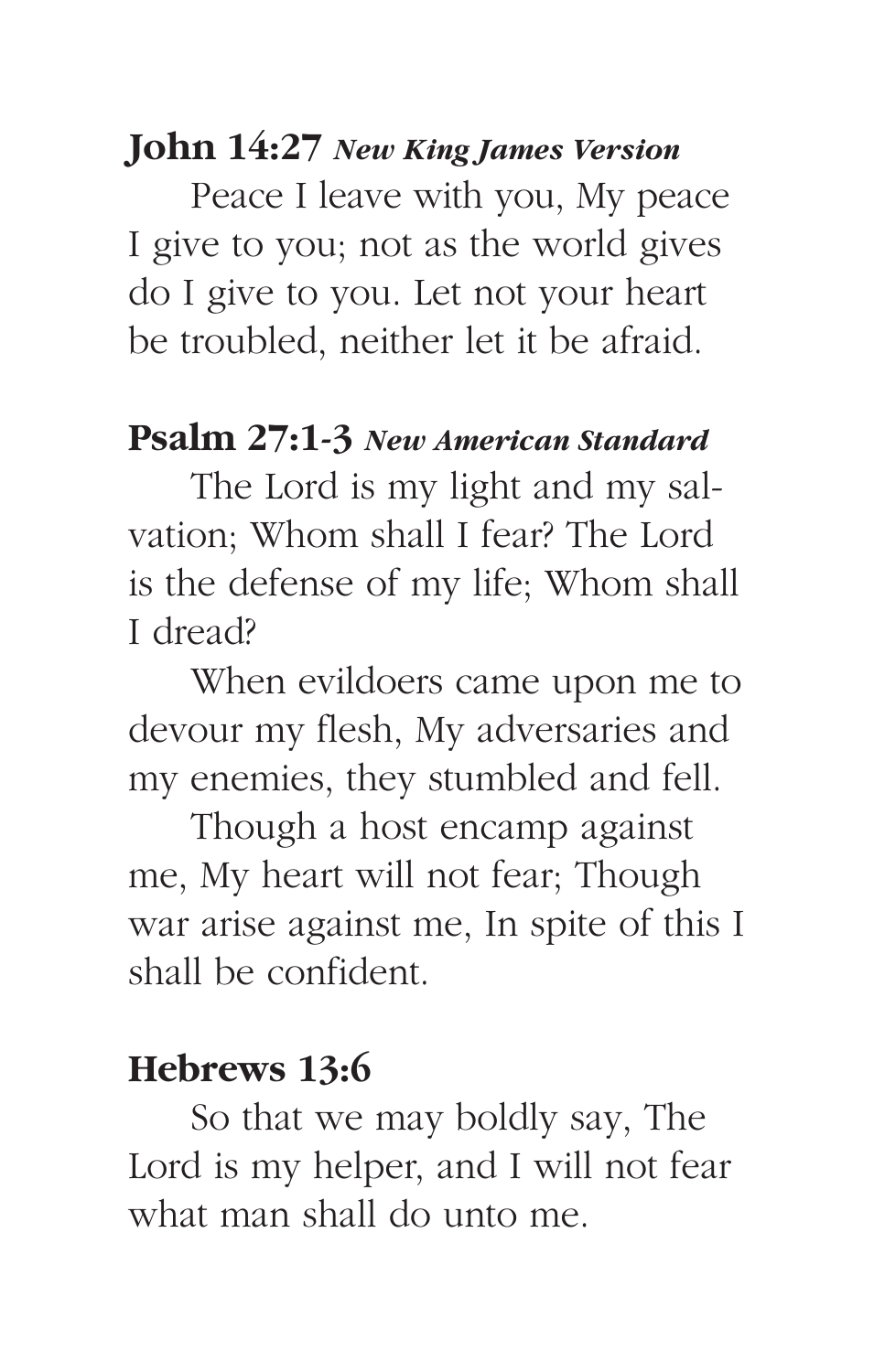# **Prayer for Salvation and Baptism in the Holy Spirit**

*Heavenly Father, I come to You in the Name of Jesus. Your Word says, "Whosoever shall call on the name of the Lord shall be saved" (Acts 2:21). I am calling on You. I pray and ask Jesus to come into my heart and be Lord over my life according to Romans 10:9-10. "If thou shalt confess with thy mouth the Lord Jesus, and shalt believe in thine heart that God hath raised him from the dead, thou shalt be saved. For with the heart man believeth unto righteousness: and with the mouth confession is made unto salvation." I do that now. I confess that Jesus is Lord, and I believe in my heart that God raised Him from the dead.*

*I am now reborn! I am a Christian a child of Almighty God! I am saved! You also said in Your Word, "If ye then, being evil, know how to give good gifts unto your children: HOW MUCH MORE shall your heavenly Father give the Holy Spirit to them that ask him?" (Luke 11:13). I'm also asking You to fill me with the Holy Spirit. Holy Spirit, rise up within me as I praise God. I*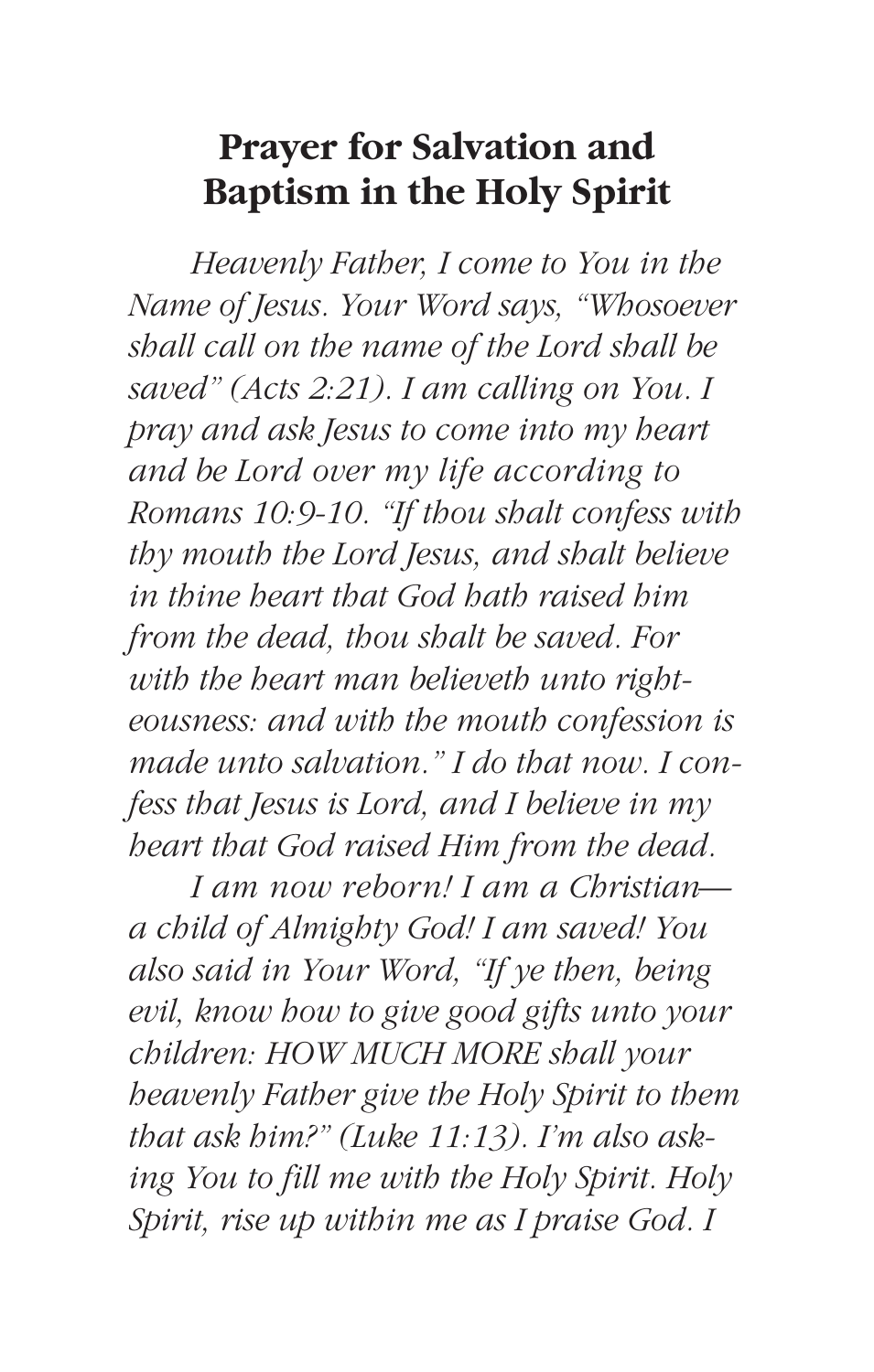*fully expect to speak with other tongues as You give me the utterance (Acts 2:4). In Jesus' Name. Amen!*

Begin to praise God for filling you with the Holy Spirit. Speak those words and syllables you receive—not in your own language, but the language given to you by the Holy Spirit. You have to use your own voice. God will not force you to speak. Don't be concerned with how it sounds. It is a heavenly language!

Continue with the blessing God has given you and pray in the spirit every day.

You are a born-again, Spirit-filled believer. You'll never be the same!

Find a good church that boldly preaches God's Word and obeys it. Become a part of a church family who will love and care for you as you love and care for them.

We need to be connected to each other. It increases our strength in God. It's God's plan for us.

Make it a habit to watch the *Believer's Voice of Victory* television broadcast and become a doer of the Word, who is blessed in his doing (James 1:22-25).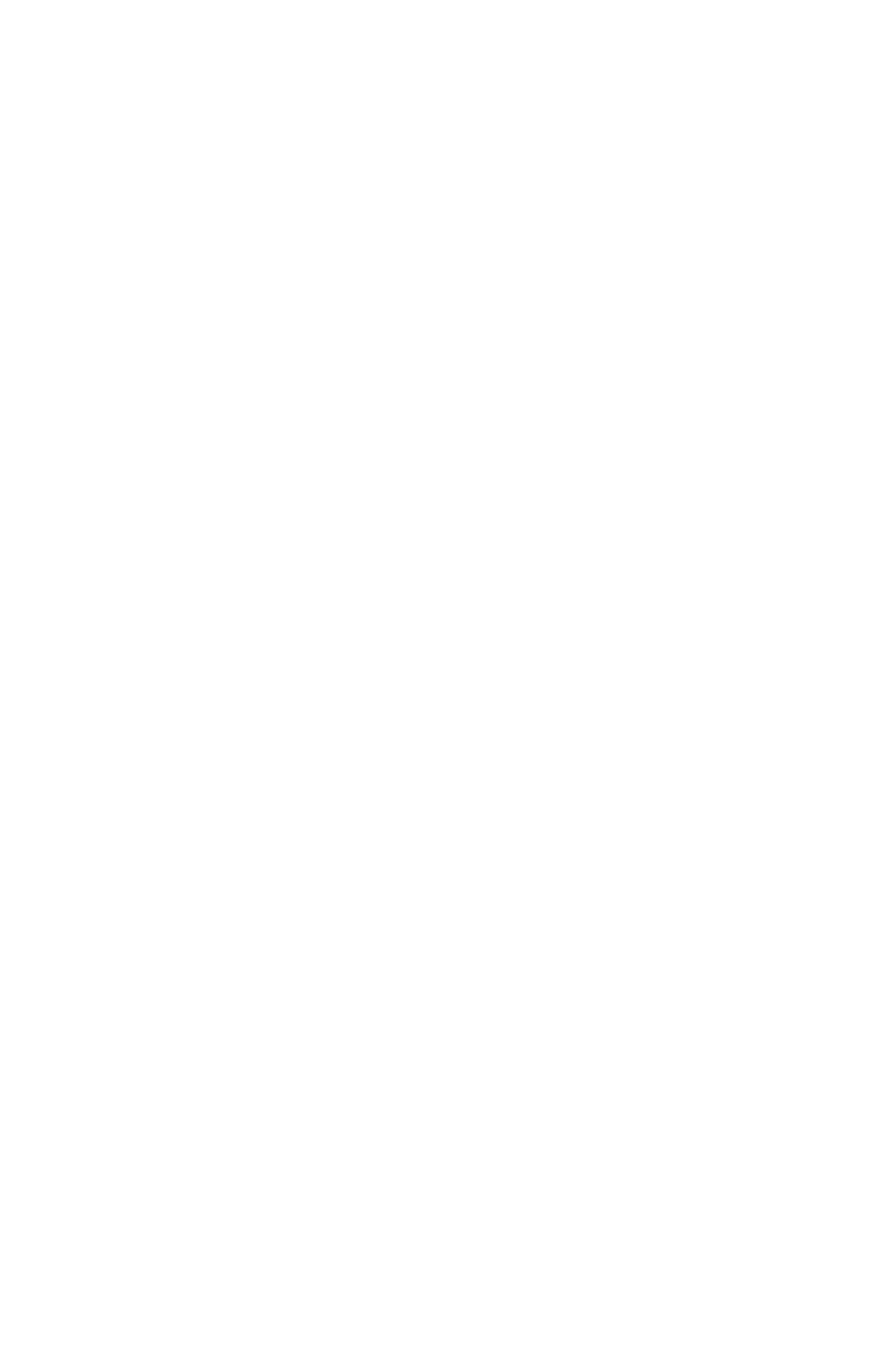

Pastor George Pearsons has served as Senior Pastor of Eagle Mountain International Church since 1993. EMIC is a large and growing fellowship of believers located on the grounds of Kenneth Copeland Ministries. With his wife, Terri, he has seen EMIC grow into a global outreach that has truly lived out the international promise of its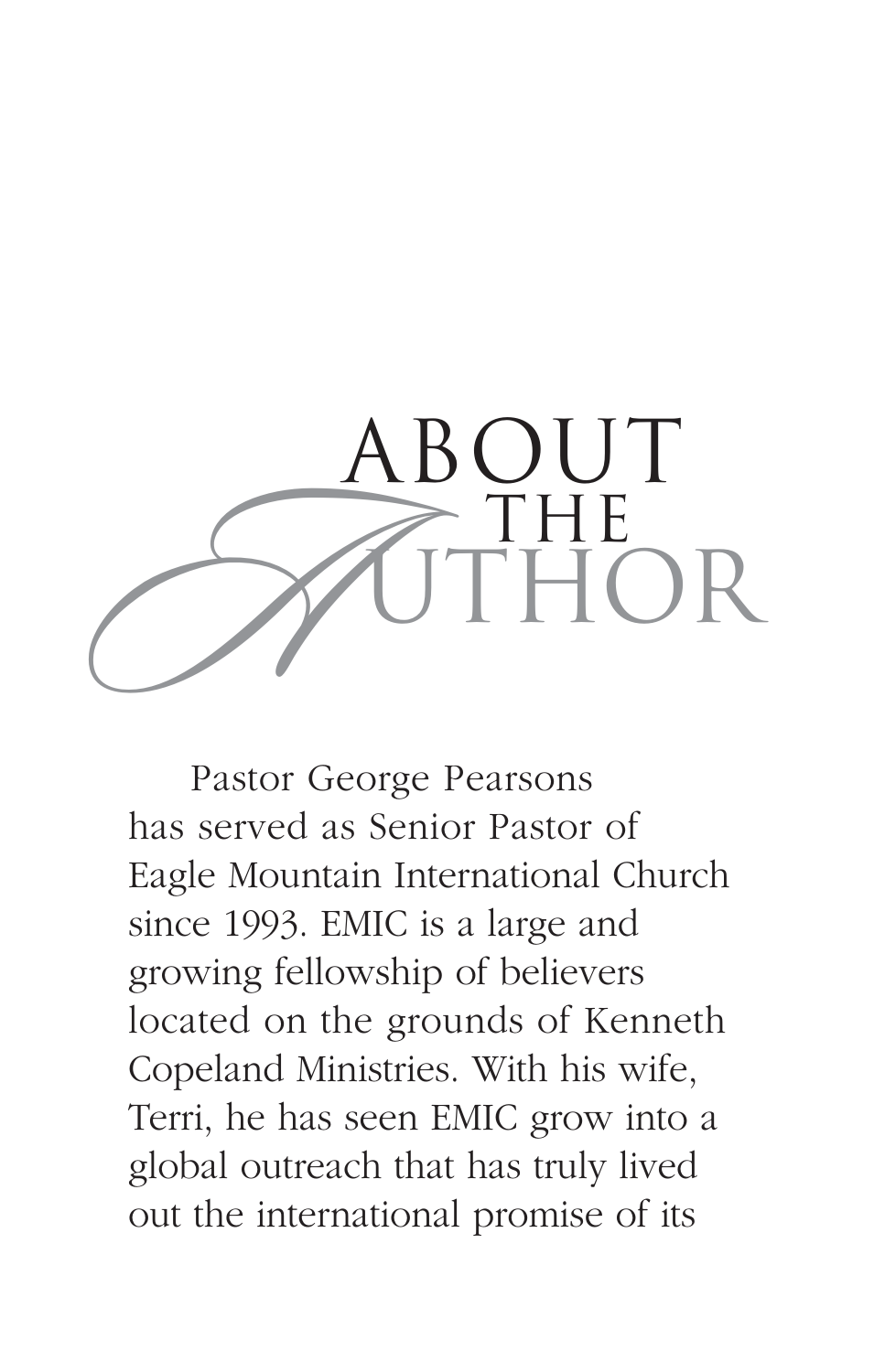name, while continuing to impact its surrounding communities.

Pastor George Pearsons' desire is to pass along to others the legacy of love and faith he has received as he teaches and preaches the Word of God with clarity, power and love.

To find out more about Eagle Mountain International Church write, call or log on to:



www.emic.org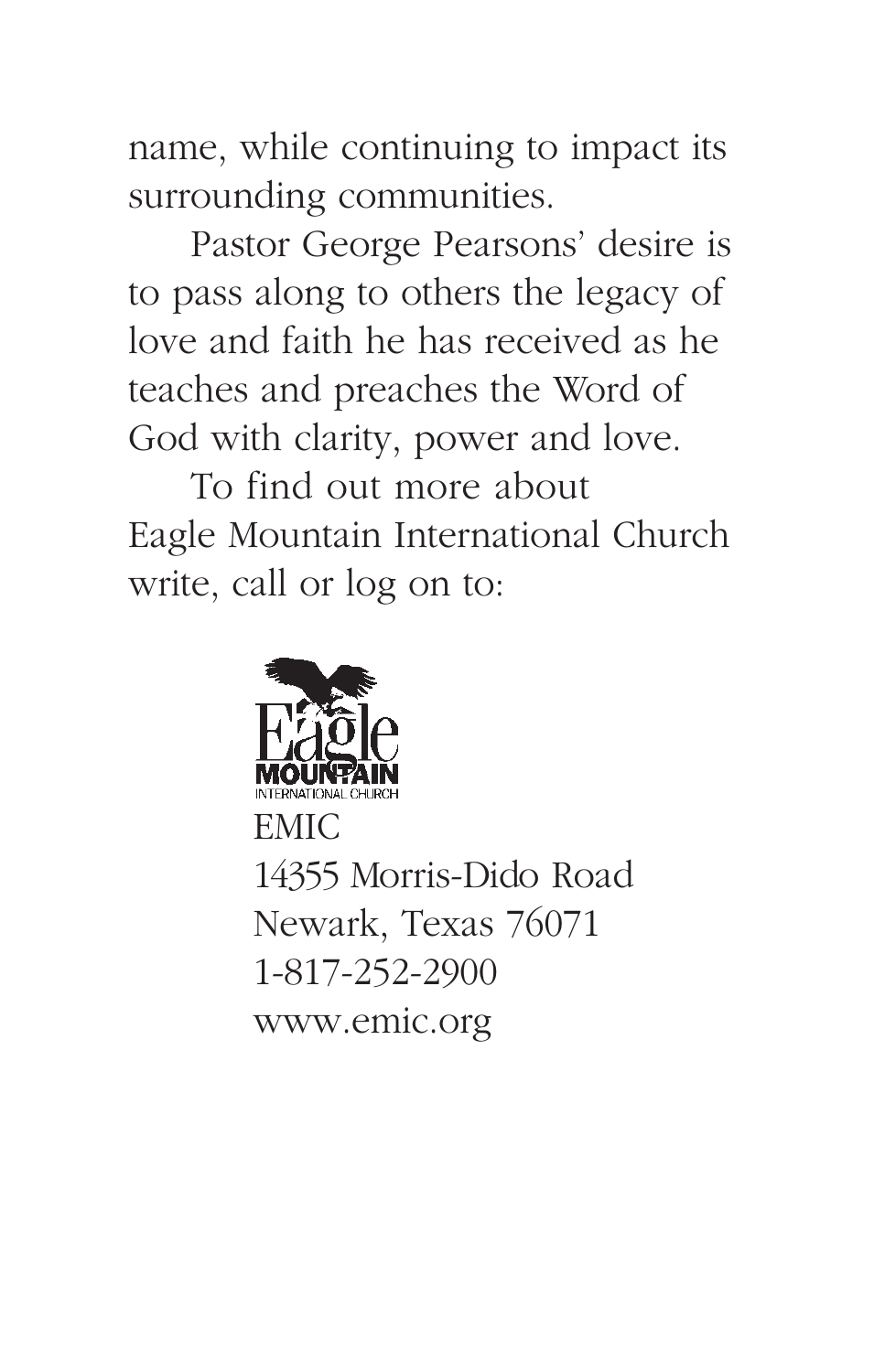#### **Other Products Available by**

#### **Pastors George and Terri Pearsons**

by Pastor George Pearsons

**Experience the Father's Love** 6-tape series

**It's Time to Get Out of Debt—God Has a Plan** 6-tape series

**It's Time to Get Out of Debt—How Do I Get Started?** 4-tape series

**My Father Loves Me** 6-tape series

**Power Confessions** single tape or CD

**Pressing Through to Victory** 3-tape series

**Put Your Faith to Work** 4-tape series

by Pastors George and Terri Pearsons

#### **Fully Persuaded Faith**

6-tape series